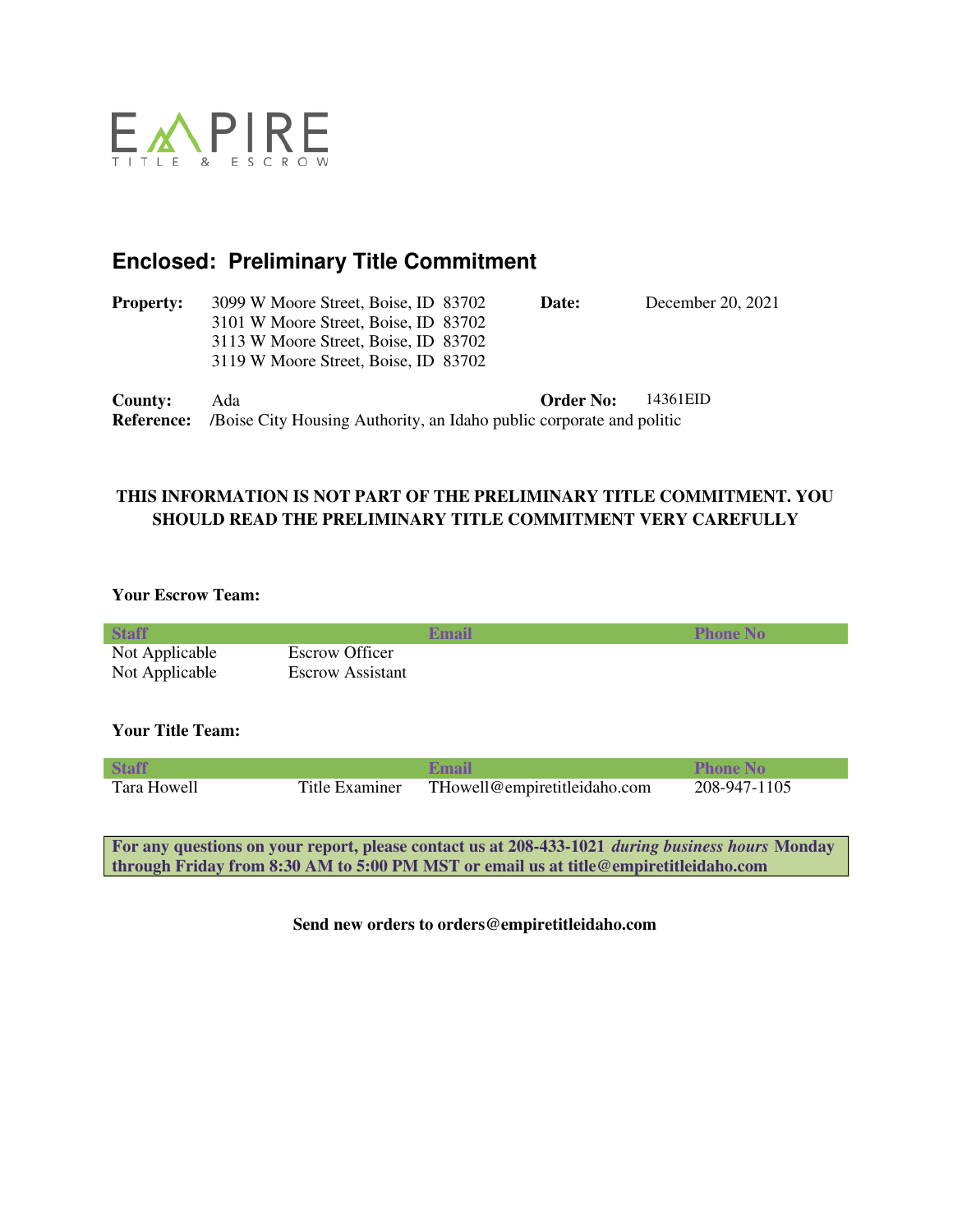

# **Premium Report – GFNo 14361EID**

Current as of December 20, 2021

| <b>Loan Amount:</b> | \$0.00 | <b>Sales Price: \$0.00</b> |  |
|---------------------|--------|----------------------------|--|
|                     |        |                            |  |

**Open Date:** 12/15/21 **Close Date:** 

**Order Category:** Title Only

| <b>Buyers:</b>     | <b>Sellers:</b><br>Boise City Housing Authority, an Idaho public<br>corporate and politic                                                                            |
|--------------------|----------------------------------------------------------------------------------------------------------------------------------------------------------------------|
| <b>Properties:</b> | 3099 W Moore Street<br>Boise, ID 83702<br>3101 W Moore Street<br>Boise, ID 83702<br>3113 W Moore Street<br>Boise, ID 83702<br>3119 W Moore Street<br>Boise, ID 83702 |

| <b>Description</b> | Mortgagee | 2nd<br>Mortgagee | Owner    | <b>CDF</b><br>Premium | Rate<br>Rule |
|--------------------|-----------|------------------|----------|-----------------------|--------------|
| <b>Basic Owner</b> | \$0.00    |                  | \$800.00 | \$0.00                |              |
| <b>Totals:</b>     | \$0.00    | \$0.00           | \$800.00 | \$0.00                |              |

**Total Premium: \$800.00**

Recording Fees: Deeds \$15.00 (up to 30 pages) Deeds of Trust \$45.00 (up to 30 pages) For all other documents, please reach out to your escrow team for a quote. E-File Fee \$5.00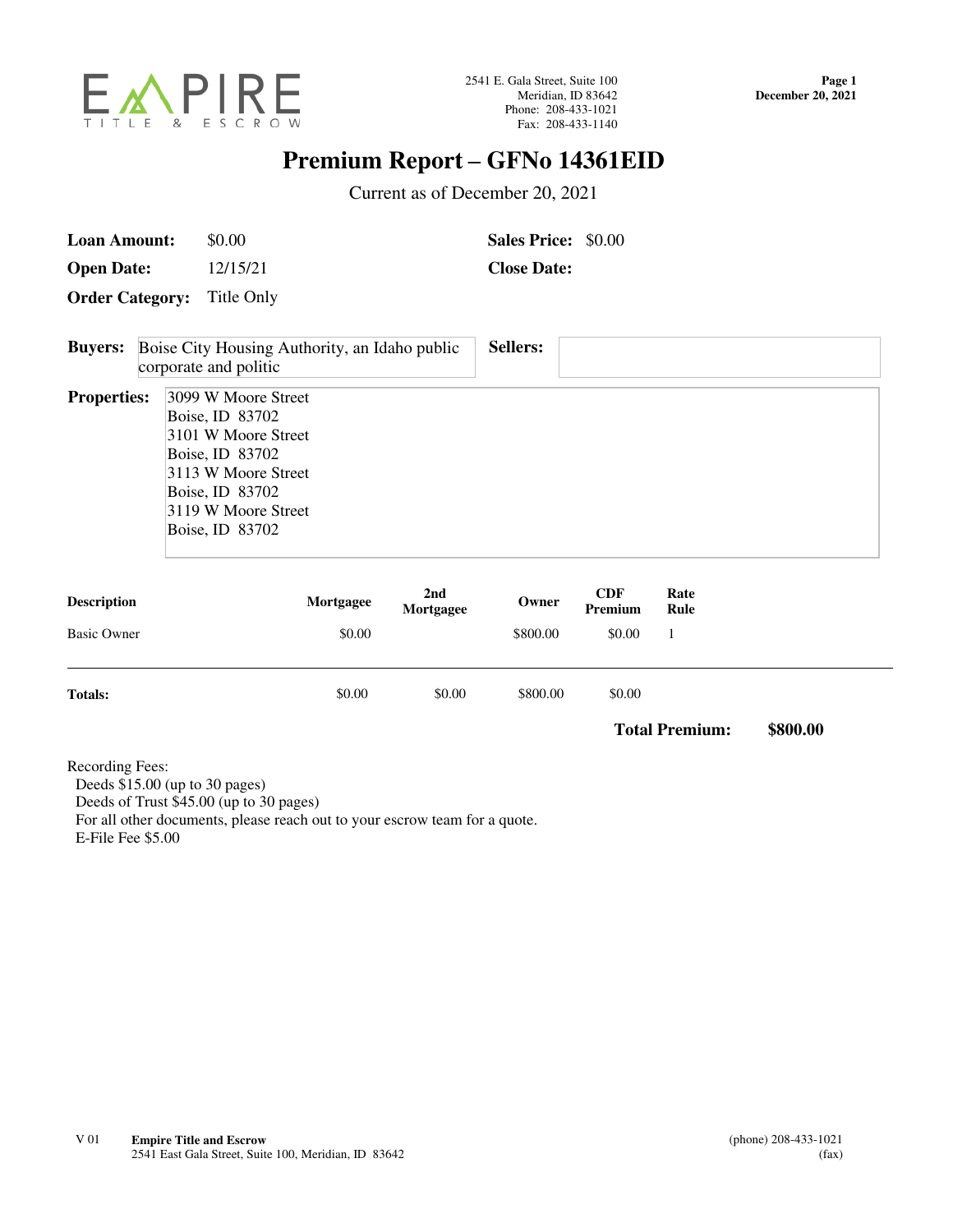

#### **ALTA Commitment For Title Insurance (Adopted 06-17-06) (Revised 08-01-2016)**

### **COMMITMENT FOR TITLE INSURANCE ISSUED BY WESTCOR LAND TITLE INSURANCE COMPANY**

#### **NOTICE**

**IMPORTANT—READ CAREFULLY:** THIS COMMITMENT IS AN OFFER TO ISSUE ONE OR MORE TITLE INSURANCE POLICIES. ALL CLAIMS OR REMEDIES SOUGHT AGAINST THE COMPANY INVOLVING THE CONTENT OF THIS COMMITMENT OR THE POLICY MUST BE BASED SOLELY IN CONTRACT.

THIS COMMITMENT IS NOT AN ABSTRACT OF TITLE, REPORT OF THE CONDITION OF TITLE, LEGAL OPINION, OPINION OF TITLE, OR OTHER REPRESENTATION OF THE STATUS OF TITLE. THE PROCEDURES USED BY THE COMPANY TO DETERMINE INSURABILITY OF THE TITLE, INCLUDING ANY SEARCH AND EXAMINATION, ARE PROPRIETARY TO THE COMPANY, WERE PERFORMED SOLELY FOR THE BENEFIT OF THE COMPANY, AND CREATE NO EXTRACONTRACTUAL LIABILITY TO ANY PERSON, INCLUDING A PROPOSED INSURED.

THE COMPANY'S OBLIGATION UNDER THIS COMMITMENT IS TO ISSUE A POLICY TO A PROPOSED INSURED IDENTIFIED IN SCHEDULE A IN ACCORDANCE WITH THE TERMS AND PROVISIONS OF THIS COMMITMENT. THE COMPANY HAS NO LIABILITY OR OBLIGATION INVOLVING THE CONTENT OF THIS COMMITMENT TO ANY OTHER PERSON.

#### **COMMITMENT TO ISSUE POLICY**

Subject to the Notice; Schedule B, Part I—Requirements; Schedule B, Part II—Exceptions; and the Commitment Conditions, WESTCOR LAND TITLE INSURANCE COMPANY, a South Carolina Corporation (the "Company"), commits to issue the Policy according to the terms and provisions of this Commitment. This Commitment is effective as of the Commitment Date shown in Schedule A for each Policy described in Schedule A, only when the Company has entered in Schedule A both the specified dollar amount as the Proposed Policy Amount and the name of the Proposed Insured.

If all of the Schedule B, Part I—Requirements have not been met within six (6) months after the Commitment Date, this Commitment terminates and the Company's liability and obligation end.

IN WITNESS WHEREOF, **WESTCOR LAND TITLE INSURANCE COMPANY** has caused its corporate name and seal to be hereunto affixed and by these presents to be signed in facsimile under authority of its by-laws, effective as of the date of Commitment shown in Schedule A.

Empire Title, LLC, issuing agent for Westcor Land Title Insurance Company

COUNTERSIGNED: Kris Miller Authorized Officer or Agent Please direct all inquires and correspondence to: Empire Title, LLC Escrow Officer: Not Applicable Phone: 208-433-1021

#### **WESTCOR LAND TITLE INSURANCE COMPANY**

By: Attest: Secretary

*This page is only a part of a 2016 ALTA Commitment for Title Insurance. This Commitment is not valid without the Notice; the Commitment to Issue Policy; the Commitment Conditions; Schedule A; Schedule B, Part I-Requirements; and Schedule B, Part II-Exceptions; and signed by the Company or its issuing agent that may be in electronic form.*



**Copyright 2006-2016 American Land Title Association. All rights reserved. The use of this Form (or any derivative thereof) is restricted to ALTA licensees and ALTA members in good standing as of the date of use. All other uses are prohibited. Reprinted under license from the American Land Title Association.**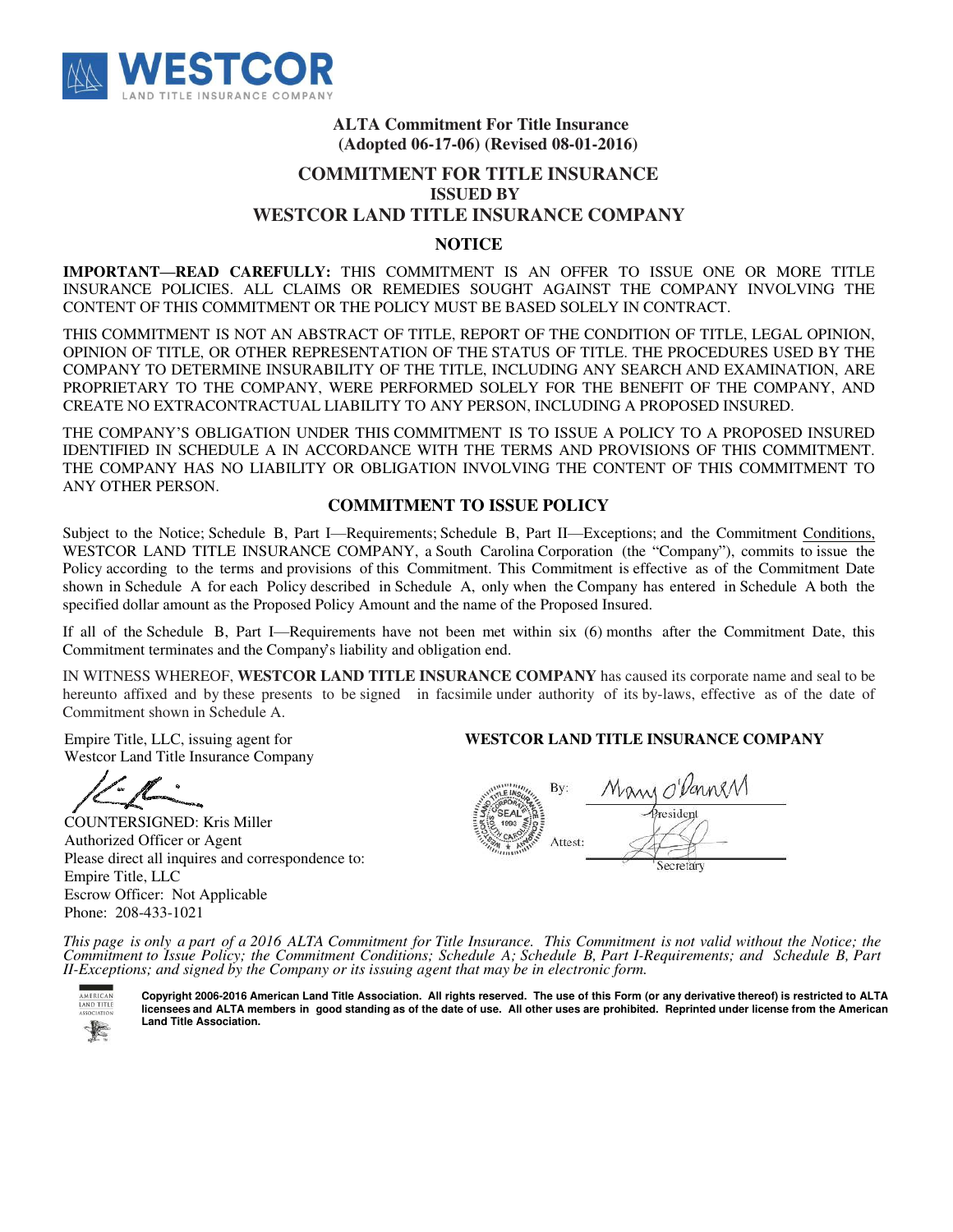#### 1. **DEFINITIONS**

#### **COMMITMENT CONDITIONS**

- (a) "Knowledge" or "Known": Actual or imputed knowledge, but not constructive notice imparted by the Public Records.
- (b) "Land": The land described in Schedule A and affixed improvements that by law constitute real property. The term "Land" does not include any property beyond the lines of the area described in Schedule A, nor any right, title, interest, estate, or easement in abutting streets, roads, avenues, alleys, lanes, ways, or waterways, but this does not modify or limit the extent that a right of access to and from the Land is to be insured by the Policy.
- (c) "Mortgage": A mortgage, deed of trust, or other security instrument, including one evidenced by electronic means authorized by law.
- (d) "Policy": Each contract of title insurance, in a form adopted by the American Land Title Association, issued or to be issued by the Company pursuant to this Commitment.
- "Proposed Insured ": Each person identified in Schedule A as the Proposed Insured of each Policy to be issued(e) pursuant to this Commitment.
- "Proposed Policy Amount": Each dollar amount specified in Schedule A as the Proposed Policy Amount of each(f) Policy to be issued pursuant to this Commitment.
- "Public Records ": Records established under state statutes at the Commitment Date for the purpose of imparting(g) constructive notice of matters relating to real property to purchasers for value and without Knowledge.
- (h) "Title": The estate or interest described in Schedule A.
- **2.** If all of the Schedule B, Part I—Requirements have not been met within the time period specified in the Commitment to Issue Policy, this Commitment terminates and the Company's liability and obligation end.
- **3.** The Company's liability and obligation is limited by and this Commitment is not valid without:
	- (a) the Notice;
	- (b) the Commitment to Issue Policy;
	- (c) the Commitment Conditions;
	- (d) Schedule A;
	- (e) Schedule B, Part I—Requirements; and
	- (f) Schedule B, Part II—Exceptions; and
	- (g) signed by the Company or its issuing agent that may be in electronic form.

#### **4. COMPANY'S RIGHT TO AMEND**

The Company may amend this Commitment at any time. If the Company amends this Commitment to add a defect, lien, encumbrance, adverse claim, or other matter recorded in the Public Records prior to the Commitment Date, any liability of the Company is limited by Commitment Condition 5. The Company shall not be liable for any other amendment to this Commitment.

#### **5. LIMITATIONS OF LIABILITY**

- (a) The Company's liability under Commitment Condition 4 is limited to the Proposed Insured's actual expense incurred in the interval between the Company's delivery to the Proposed Insured of the Commitment and the delivery of the amended Commitment, resulting from the Proposed Insured's good faith reliance to:
	- (i) comply with the Schedule B, Part I—Requirements;
	- (ii) eliminate, with the Company's written consent, any Schedule B, Part II—Exceptions; or
	- (iii) acquire the Title or create the Mortgage covered by this Commitment.
- (b) The Company shall not be liable under Commitment Condition 5(a) if the Proposed Insured requested the amendment or had Knowledge of the matter and did not notify the Company about it in writing.
- (c) The Company will only have liability under Commitment Condition 4 if the Proposed Insured would not have incurred the expense had the Commitment included the added matter when the Commitment was first delivered to the Proposed Insured.
- (d) The Company's liability shall not exceed the lesser of the Proposed Insured's actual expense incurred in good faith and described in Commitment Conditions  $5(a)(i)$  through  $5(a)(iii)$  or the Proposed Policy Amount.
- (e) The Company shall not be liable for the content of the Transaction Identification Data, if any.
- (f) In no event shall the Company be obligated to issue the Policy referred to in this Commitment unless all of the Schedule B, Part I—Requirements have been met to the satisfaction of the Company.
- (g) In any event, the Company's liability is limited by the terms and provisions of the Policy.

*This page is only a part of a 2016 ALTA Commitment for Title Insurance. This Commitment is not valid without the Notice; the Commitment to Issue Policy; the Commitment Conditions; Schedule A; Schedule B, Part I-Requirements; and Schedule B, Part II-Exceptions; and signed by the Company or its issuing agent that may be in electronic form.*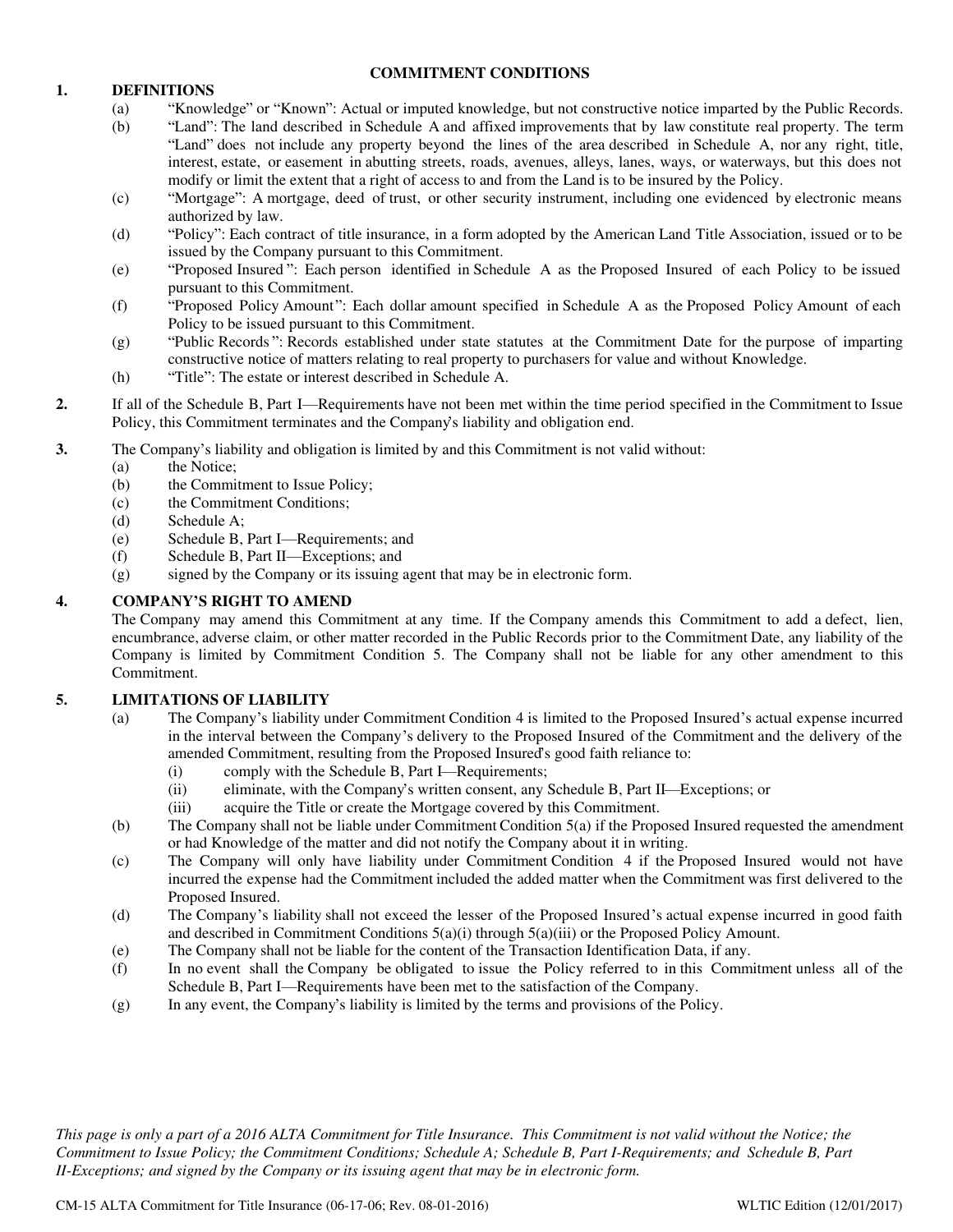#### **6. LIABILITY OF THE COMPANY MUST BE BASED ON THIS COMMITMENT**

- (a) Only a Proposed Insured identified in Schedule A, and no other person, may make a claim under this Commitment.
- (b) Any claim must be based in contract and must be restricted solely to the terms and provisions of this Commitment.
- (c) Until the Policy is issued, this Commitment, as last revised, is the exclusive and entire agreement between the parties with respect to the subject matter of this Commitment and supersedes all prior commitment negotiations, representations, and proposals of any kind, whether written or oral, express or implied, relating to the subject matter of this Commitment.
- (d) The deletion or modification of any Schedule B, Part II—Exception does not constitute an agreement or obligation to provide coverage beyond the terms and provisions of this Commitment or the Policy.
- (e) Any amendment or endorsement to this Commitment must be in writing.
- (f) When the Policy is issued, all liability and obligation under this Commitment will end and the Company 's only liability will be under the Policy.

#### **7. IF THIS COMMITMENT HAS BEEN ISSUED BY AN ISSUING AGENT**

The issuing agent is the Company's agent only for the limited purpose of issuing title insurance commitments and policies. The issuing agent is not the Company's agent for the purpose of providing closing or settlement services.

#### **8. PRO-FORMA POLICY**

The Company may provide, at the request of a Proposed Insured, a pro-forma policy illustrating the coverage that the Company may provide. A pro-forma policy neither reflects the status of Title at the time that the pro-forma policy is delivered to a Proposed Insured, nor is it a commitment to insure.

#### **9. ARBITRATION**

The Policy contains an arbitration clause. All arbitrable matters when the Proposed Policy Amount is \$2,000,000 or less shall be arbitrated at the option of either the Company or the Proposed Insured as the exclusive remedy of the parties. A Proposed Insured may review a copy of the arbitration rules at  $\frac{\text{http://www.alta.org/arbitration}}{\text{http://www.alta.org/arbitration}}$ .

*This page is only a part of a 2016 ALTA Commitment for Title Insurance. This Commitment is not valid without the Notice; the Commitment to Issue Policy; the Commitment Conditions; Schedule A; Schedule B, Part I-Requirements; and Schedule B, Part II-Exceptions; and signed by the Company or its issuing agent that may be in electronic form.*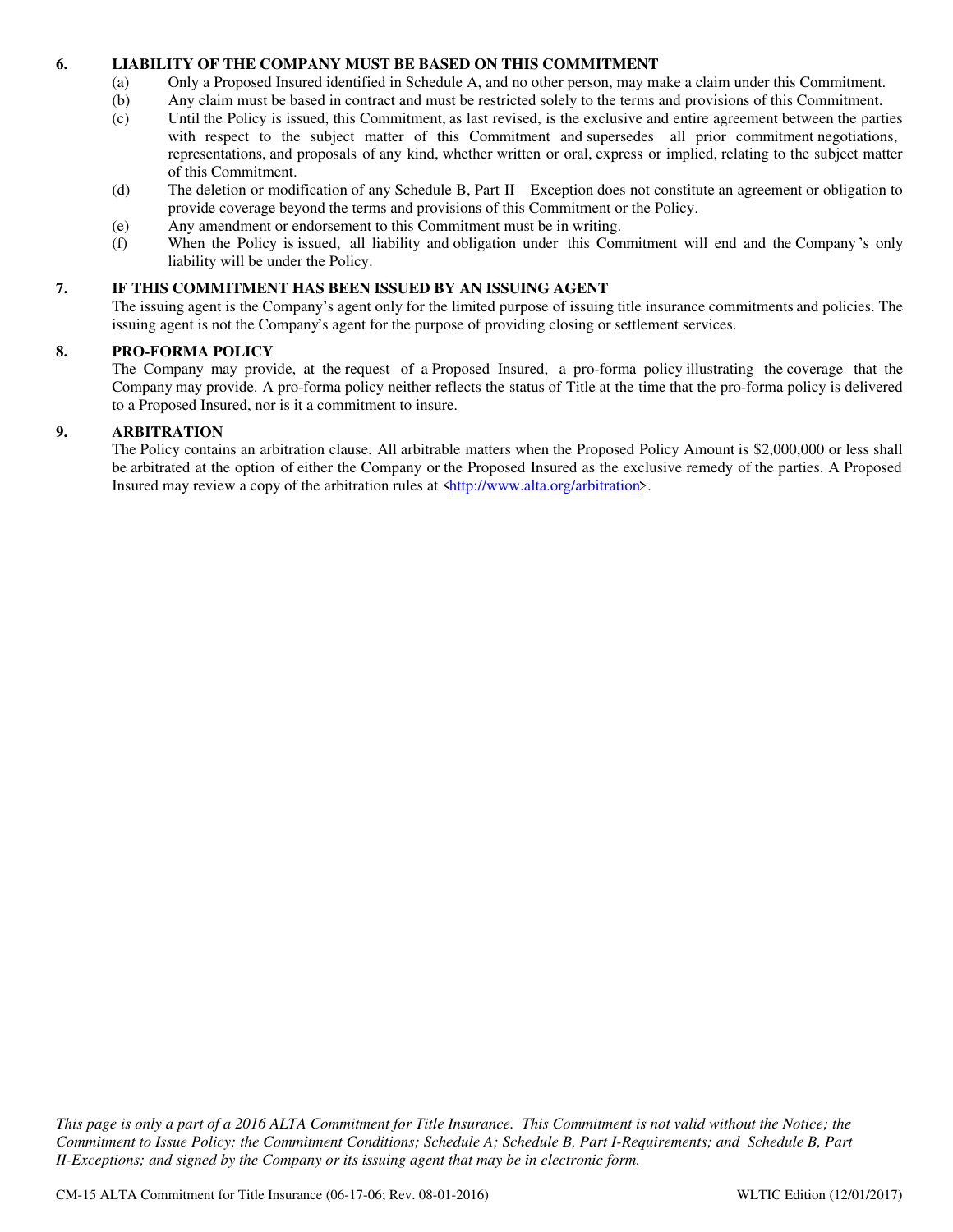#### **COMMITMENT FOR TITLE INSURANCE**

#### Issued by

#### *Westcor Land Title Insurance Company*

#### **SCHEDULE A**

Transaction Identification Data for reference only:

| <b>Issuing Agent:</b>    | <b>Empire Title and Escrow</b>       |  |
|--------------------------|--------------------------------------|--|
| Commitment No.:          | 14361EID                             |  |
| <b>Property Address:</b> | 3099 W Moore Street, Boise, ID 83702 |  |
|                          | 3101 W Moore Street, Boise, ID 83702 |  |
|                          | 3113 W Moore Street, Boise, ID 83702 |  |
|                          | 3119 W Moore Street, Boise, ID 83702 |  |

Revision No.: N/A

- 1. Commitment Date: **December 13, 2021, 09:00 am**
- 2. Policy to be issued: (a) 2006 ALTA® Standard Owners Coverage Policy Amount: TBD

Premium: \$800.00

### Endorsements: Proposed Insured: **Boise City Housing Authority, an Idaho public corporate and politic**

- 3. The estate or interest in the land described in this Commitment and covered herein is **Fee Simple**
- 4. The title is, at the Commitment Date hereof vested in: **Boise City Housing Authority, an Idaho public body corporate and politic**
- 5. The land is described as follows: **SEE ATTACHED EXHIBIT "A"**

*This page is only a part of a 2016 ALTA® Commitment for Title Insurance issued by Westcor Land Title Insurance Company. This Commitment is not valid without the Notice; the Commitment to Issue Policy; the Commitment Conditions; Schedule A; Schedule B, Part I-Requirements; and Schedule B, Part II-Exceptions.*

**Copyright 2006-2016 American Land Title Association. All rights reserved.** The use of this Form (or any derivative thereof) is restricted to ALTA licensees and ALTA members in good standing as of the date of use. All other uses are prohibited. Reprinted under license from the American Land Title Association.

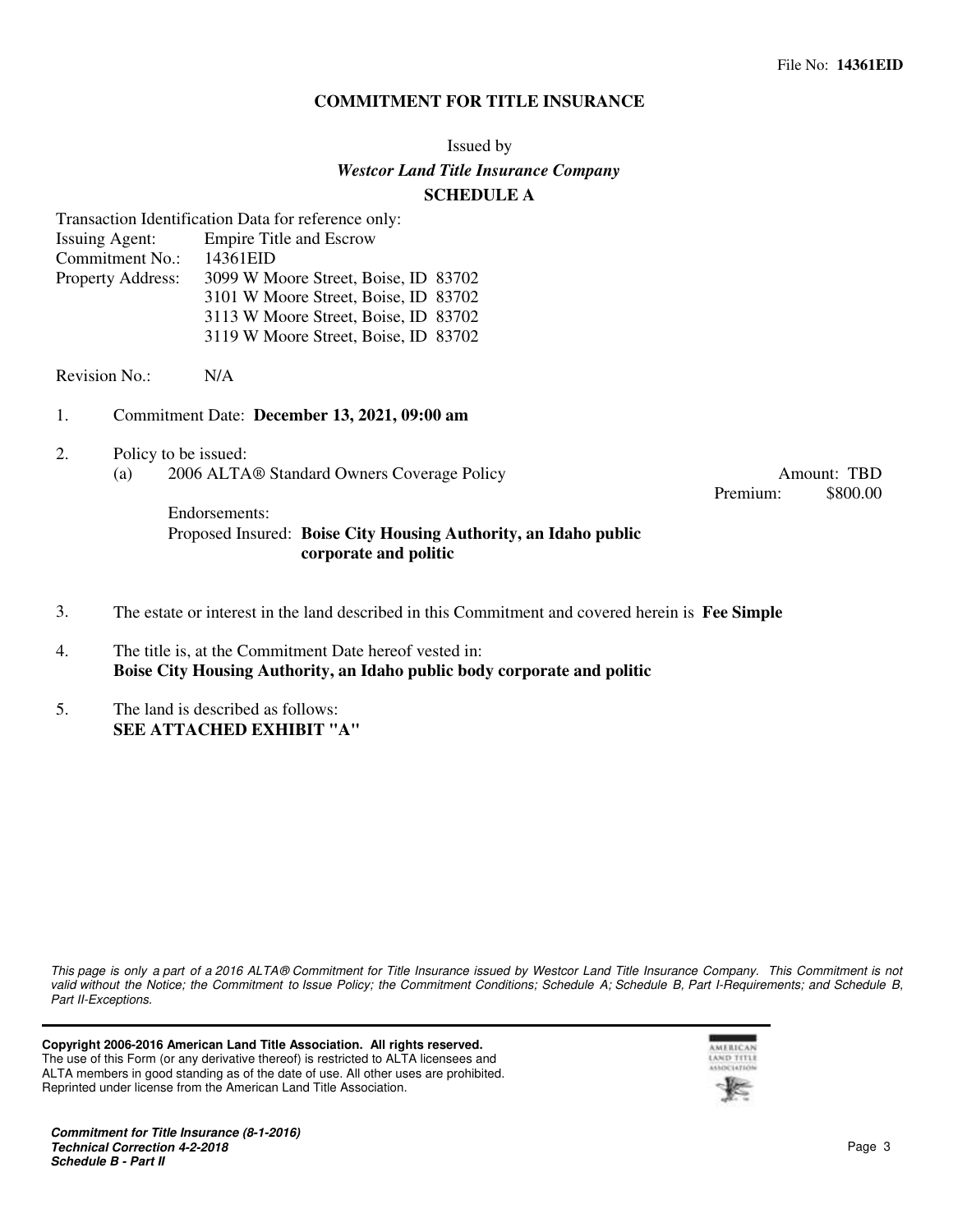### **EXHIBIT "A"**

### **Tract A:**

**A portion of Lot 47 of the Amended Plat of Hester A. Davis Addition, according to the plat thereof, filed in Book 9 of Plats at Page 415, as shown on that certain Record of Survey No. 11531, recorded as [Instrument No.](https://www.4tier.com/storagerepositorydownload?id=eyJLZXkiOiJBUUlEQUhqMk1qQ0tnd3RwMjFDOWZHZDBPbHZqeEJlOFdlWUx0K2U3aVBHNXJ3dWdmQUViOFM3ZWZ5OEhhMlUzOTZZSkt0SUNBQUFBZmpCOEJna3Foa2lHOXcwQkJ3YWdiekJ0QWdFQU1HZ0dDU3FHU0liM0RRRUhBVEFlQmdsZ2hrZ0JaUU1FQVM0d0VRUU1FdTBaWlpaMW5GSkhUNEd0QWdFUWdEdllOSkxOVDR3SmNKODVuNFYyYnJhalBUWFNUN2dOUHZqRHhrWnVULzRGWEgwOFVQdWpjR3ZBMnVMdzVHbEFoYi8vK203Yk1hM2JLNytKTXc9PSIsIkRhdGEiOiJ3Z29yUWd4MGN5cDNLVkdZeVdwZktEcmZ1Si9FU2d1VEdXK1JkMnhFZ09hTTB5Z0VBVE9qTSs4Snd6cENNK3pUcEdrN0MvRC91L2xMNXpQOUtGTDBCdz09In0=) [2018-084954,](https://www.4tier.com/storagerepositorydownload?id=eyJLZXkiOiJBUUlEQUhqMk1qQ0tnd3RwMjFDOWZHZDBPbHZqeEJlOFdlWUx0K2U3aVBHNXJ3dWdmQUViOFM3ZWZ5OEhhMlUzOTZZSkt0SUNBQUFBZmpCOEJna3Foa2lHOXcwQkJ3YWdiekJ0QWdFQU1HZ0dDU3FHU0liM0RRRUhBVEFlQmdsZ2hrZ0JaUU1FQVM0d0VRUU1FdTBaWlpaMW5GSkhUNEd0QWdFUWdEdllOSkxOVDR3SmNKODVuNFYyYnJhalBUWFNUN2dOUHZqRHhrWnVULzRGWEgwOFVQdWpjR3ZBMnVMdzVHbEFoYi8vK203Yk1hM2JLNytKTXc9PSIsIkRhdGEiOiJ3Z29yUWd4MGN5cDNLVkdZeVdwZktEcmZ1Si9FU2d1VEdXK1JkMnhFZ09hTTB5Z0VBVE9qTSs4Snd6cENNK3pUcEdrN0MvRC91L2xMNXpQOUtGTDBCdz09In0=) in the Office of the Recorder, Ada County, Idaho, Located In the Northwest Quarter of Section 4, Township 3 North, Range 2 East of the Boise Meridian, Ada County, Idaho, more particularly described as follows:**

**COMMENCING at a found brass cap monument marking the Northwest corner of said Northwest Quarter (Section Corner common to Sections 4 and 5, Township 3 North, Range 2 East and Sections 32 and 33, Township 4 North, Range 2 East) from which a found aluminum cap monument marking the southwest corner of said Northwest Quarter (1/4 corner common to Sections 4 and 5) bears S. 0 °03'06" W. a distance of 2678.47 feet;**

**Thence S. 50°09'12" E., 1,295.21 feet to the most northwesterly corner of Lot 44 of said Amended Plat of Hester A. Davis Addition, a point on the centerline of W. Moore Street;**

**Thence along the northwesterly boundary of said Lot 44, S. 43 °17'01" W., 30.00 feet to a found 1/2 inch rebar with cap stamped "LS 2471" marking a point on the southwesterly right-of-way of said W. Moore Street as shown on the Frank Davis Addition, filed in [Book 5 of Plats at Page 231](https://www.4tier.com/storagerepositorydownload?id=eyJLZXkiOiJBUUlEQUhqMk1qQ0tnd3RwMjFDOWZHZDBPbHZqeEJlOFdlWUx0K2U3aVBHNXJ3dWdmQUVabkdHeDBDbGZQSTlJL0RET2JMNHpBQUFBZmpCOEJna3Foa2lHOXcwQkJ3YWdiekJ0QWdFQU1HZ0dDU3FHU0liM0RRRUhBVEFlQmdsZ2hrZ0JaUU1FQVM0d0VRUU1KWEpCSC9NbUdxcFNBcmxTQWdFUWdEdTBLMWErM2tJRlZrYno3cHBuYm91Ync5Q1RLbFlHb0pjdkx5K2p4SEtpTWJibFFMQ2pOV2dyNGU2eVRmV2lWbEV4SFVmbWpBS2JRZEJ3WHc9PSIsIkRhdGEiOiJOOU9hM0ZHR2crY3hrOFdjOXJpSzlnS29ycytFV0xPWDdZZ2lIVlE0VG9uWFdqU2orUXkzQ2pFMGlNZmhQUnFtaktMNzVuS1BMMGdHSXBKcmlhOHkwUT09In0=); Thence along said southwesterly right-of-way, S. 46°37'34" E., 287.24 feet to a found 5/8 inch rebar with plastic cap stamped "PLS 11574" marking a point on the line common to Lot 46 and said Lot 47;**

**Thence S. 43°49'10" W., 144.00 feet to a found 5/8 inch rebar with plastic cap stamped "PLS 11574" marking the POINT OF BEGINNING;**

**A. Thence leaving the common line to said Lots 46 and 47, S. 46 °37'34" E., 45.69 feet parallel with the centerline of Moore Street to a found 5/8 inch rebar with plastic cap stamped "PLS 11574" at a point 52.00 feet northwesterly, when measured at right angles to the line common to said Lot 47 and Lot 48;**

**B. Thence parallel with the line common to said Lot 47 and Lot 48, S.43 °36'24" W, 66.00 feet to a found 5/8 inch rebar with cap stamped "PLS 11574" at a point 52.00 feet northwesterly, when measured at right angles to the line common to said Lots 47 and 48;**

**C. Thence S. 46°37'34" E., 52.00 feet and parallel with the centerline of Moore Street to a found 5/8 Inch rebar with plastic cap stamped "PLS 11574" on the line common to said Lots 47 and 48;**

*This page is only a part of a 2016 ALTA ® Commitment for Title Insurance issued by Westcor Land Title Insurance Company. This Commitment is not valid without the Notice; the Commitment to Issue Policy; the Commitment Conditions; Schedule A; Schedule B, Part I-Requirements; and Schedule B, Part II-Exceptions.*

**Copyright 2006-2016 American Land Title Association. All rights reserved.** The use of this Form (or any derivative thereof) is restricted to ALTA licensees and ALTA members in good standing as of the date of use. All other uses are prohibited.

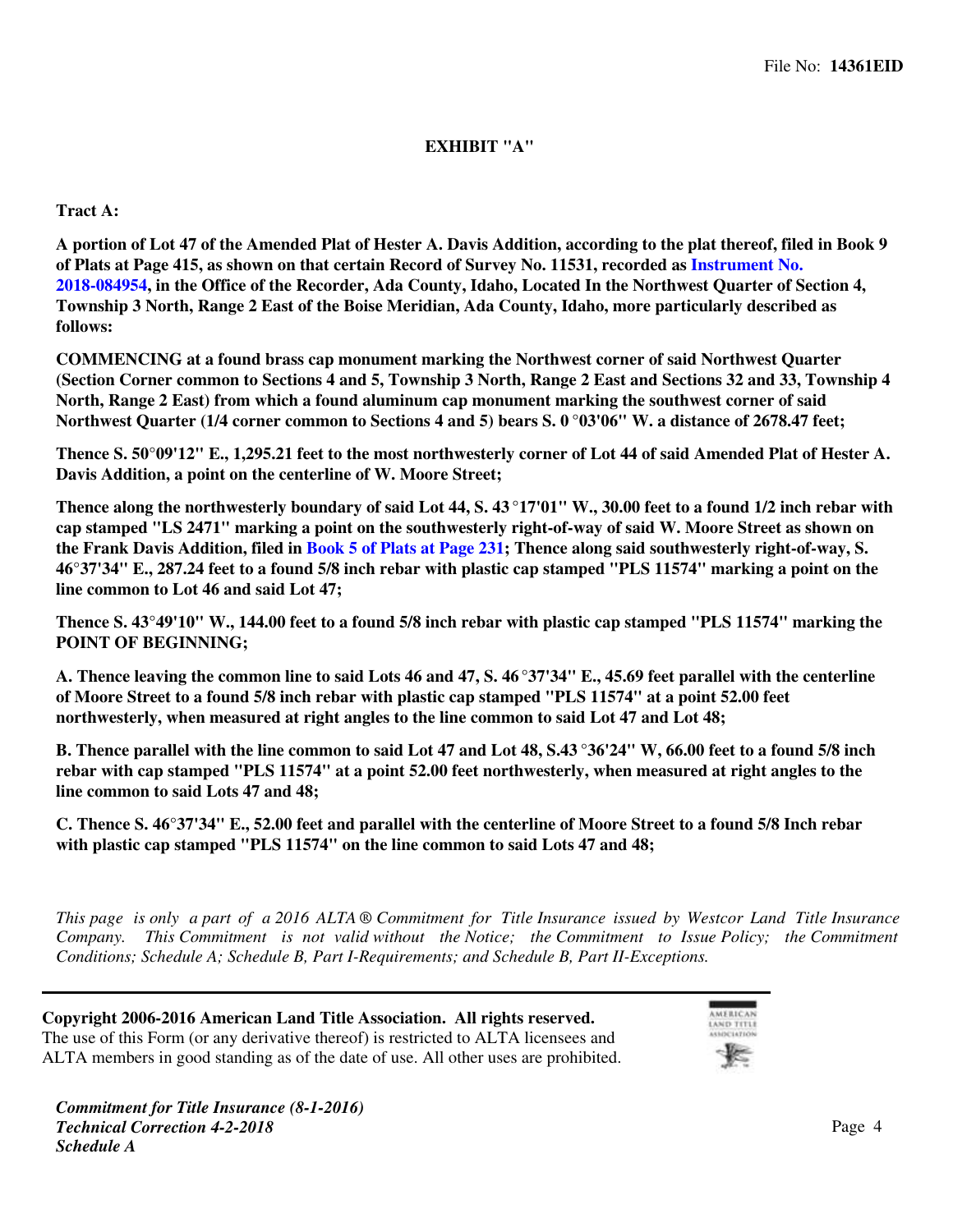**D. Thence along the line common to said Lots 47 and 48, S.43°36'24" W., 163.43 feet to a found 5/8 inch rebar with plastic cap stamped "PLS 11574" marking the northerly boundary of Vails Second Subdivision, filed in [Book](https://www.4tier.com/storagerepositorydownload?id=eyJLZXkiOiJBUUlEQUhqMk1qQ0tnd3RwMjFDOWZHZDBPbHZqeEJlOFdlWUx0K2U3aVBHNXJ3dWdmQUZ5dGY4WVk1dlRVUENjc2RNN01jMFJBQUFBZmpCOEJna3Foa2lHOXcwQkJ3YWdiekJ0QWdFQU1HZ0dDU3FHU0liM0RRRUhBVEFlQmdsZ2hrZ0JaUU1FQVM0d0VRUU1YRWpzVy82MmVLbGc4M1hsQWdFUWdEdmNMUlBic1BwWHoyY3M0eStZZkE5WmExbnpLSzNZc25vcnF1QVBnajNzK2JRUEhtYWJtTmFFOE1HYWY1Yk9KdURRdDVpSlBjWnFMdEVRaUE9PSIsIkRhdGEiOiJsTVdBM2htT3BKb0xiQUlCZGpCWURqd3liRmx2eHVZV25Ra1JGSjY1TDZ2NDdGV0FubngyUXpRcXd3TzZIZ2V0UHhTRW04bDRyVXJYY0pSbWhoUGg5UT09In0=) [11 of Plats at Page 584](https://www.4tier.com/storagerepositorydownload?id=eyJLZXkiOiJBUUlEQUhqMk1qQ0tnd3RwMjFDOWZHZDBPbHZqeEJlOFdlWUx0K2U3aVBHNXJ3dWdmQUZ5dGY4WVk1dlRVUENjc2RNN01jMFJBQUFBZmpCOEJna3Foa2lHOXcwQkJ3YWdiekJ0QWdFQU1HZ0dDU3FHU0liM0RRRUhBVEFlQmdsZ2hrZ0JaUU1FQVM0d0VRUU1YRWpzVy82MmVLbGc4M1hsQWdFUWdEdmNMUlBic1BwWHoyY3M0eStZZkE5WmExbnpLSzNZc25vcnF1QVBnajNzK2JRUEhtYWJtTmFFOE1HYWY1Yk9KdURRdDVpSlBjWnFMdEVRaUE9PSIsIkRhdGEiOiJsTVdBM2htT3BKb0xiQUlCZGpCWURqd3liRmx2eHVZV25Ra1JGSjY1TDZ2NDdGV0FubngyUXpRcXd3TzZIZ2V0UHhTRW04bDRyVXJYY0pSbWhoUGg5UT09In0=), records of Ada County, Idaho;**

**E. Thence along said northerly boundary and northerly boundary extended, N. 89°46'43" W., 136.07 feet to a found 5/8 inch rebar with plastic cap stamped "PLS 5082" on the line common to said Lots 46 and 47;**

**F. Thence along the line common to said Lots 46 and 47, N. 43 °49'10" E., 322.51 feet to the POINT OF BEGINNING.**

**Tract B:**

**A portion of Lot 46 of the Amended Plat of Hester A. Davis Addition, according to the plat thereof, filed in Book 9 of Plats at Page 415, as shown on that certain Record of Survey No. 11531, recorded as [Instrument No.](https://www.4tier.com/storagerepositorydownload?id=eyJLZXkiOiJBUUlEQUhqMk1qQ0tnd3RwMjFDOWZHZDBPbHZqeEJlOFdlWUx0K2U3aVBHNXJ3dWdmQUViOFM3ZWZ5OEhhMlUzOTZZSkt0SUNBQUFBZmpCOEJna3Foa2lHOXcwQkJ3YWdiekJ0QWdFQU1HZ0dDU3FHU0liM0RRRUhBVEFlQmdsZ2hrZ0JaUU1FQVM0d0VRUU1FdTBaWlpaMW5GSkhUNEd0QWdFUWdEdllOSkxOVDR3SmNKODVuNFYyYnJhalBUWFNUN2dOUHZqRHhrWnVULzRGWEgwOFVQdWpjR3ZBMnVMdzVHbEFoYi8vK203Yk1hM2JLNytKTXc9PSIsIkRhdGEiOiJ3Z29yUWd4MGN5cDNLVkdZeVdwZktEcmZ1Si9FU2d1VEdXK1JkMnhFZ09hTTB5Z0VBVE9qTSs4Snd6cENNK3pUcEdrN0MvRC91L2xMNXpQOUtGTDBCdz09In0=) [2018-084954,](https://www.4tier.com/storagerepositorydownload?id=eyJLZXkiOiJBUUlEQUhqMk1qQ0tnd3RwMjFDOWZHZDBPbHZqeEJlOFdlWUx0K2U3aVBHNXJ3dWdmQUViOFM3ZWZ5OEhhMlUzOTZZSkt0SUNBQUFBZmpCOEJna3Foa2lHOXcwQkJ3YWdiekJ0QWdFQU1HZ0dDU3FHU0liM0RRRUhBVEFlQmdsZ2hrZ0JaUU1FQVM0d0VRUU1FdTBaWlpaMW5GSkhUNEd0QWdFUWdEdllOSkxOVDR3SmNKODVuNFYyYnJhalBUWFNUN2dOUHZqRHhrWnVULzRGWEgwOFVQdWpjR3ZBMnVMdzVHbEFoYi8vK203Yk1hM2JLNytKTXc9PSIsIkRhdGEiOiJ3Z29yUWd4MGN5cDNLVkdZeVdwZktEcmZ1Si9FU2d1VEdXK1JkMnhFZ09hTTB5Z0VBVE9qTSs4Snd6cENNK3pUcEdrN0MvRC91L2xMNXpQOUtGTDBCdz09In0=) in the Office of the Recorder, Ada County, Idaho. Located in the Northwest Quarter of Section 4, Township 3 North, Range 2 East of the Boise Meridian, Ada County, Idaho, more particularly described as follows:**

**COMMENCING at a found brass cap monument marking the Northwest corner of said Northwest Quarter (Section Corner common to Sections 4 and 5, Township 3 North, Range 2 East and Sections 32 and 33, Township 4 North, Range 2 East) from which a found aluminum cap monument marking the southwest corner of said Northwest Quarter (1/4 corner common to Sections 4 and 5) bears S. 0 °03'06" W. a distance of 2678.47 feet;**

**Thence S. 50°09'12" E., 1,295.21 feet to the most northwesterly corner of Lot 44 of said Amended Plat of Hester A. Davis Addition, a point on the centerline of W. Moore Street;**

**Thence along the northwesterly boundary of said Lot 44, S. 43 °17'01" W., 30.00 feet to a found 1/2 inch rebar with plastic cap stamped "LS 2471" marking a point on the southwesterly right-of-way of said W. Moore Street; Thence along said southwesterly right-of-way, S. 46 °37'34" E., 197.12 feet to a found 1 /2 inch rebar with plastic cap stamped "PLS 11574" marking a point on the line common to Lot 45 and said Lot 46, the POINT OF BEGINNING.**

**A. Thence continuing along said southwesterly right-of-way, S. 46 °37'34" E., 90.12 feet to a found 5/8 inch rebar with plastic cap stamped "PLS 11574" marking a point on the line common to said Lot 46 and Lot 47;**

**B. Thence along the line common to said Lots 46 and 47, S. 43 °49'10" W, 466.51 feet to a found 5/8 inch rebar with plastic cap stamped "PLS 5082" marking a point on the northeasterly right-of-way of N. Whitewater Park Blvd;**

**C. Thence along said northeasterly right-of-way, N. 13 °07'41" W., 102.74 feet to a found 1/2 inch rebar with plastic cap stamped "PLS 11574" marking a point on the line common to said Lots 45 and 46;**

**D. Thence along the line common to said Lots 45 and 46, N. 43°15'32" E., 409.80 feet to the POINT OF BEGINNING.**

**Tract C:**

**A portion of Lot 45 of the Amended Plat of Hester A. Davis Addition, according to the plat thereof, filed in Book 9 of Plats at Page 415, as shown on that certain Record of Survey No. 11531, recorded as [instrument No.](https://www.4tier.com/storagerepositorydownload?id=eyJLZXkiOiJBUUlEQUhqMk1qQ0tnd3RwMjFDOWZHZDBPbHZqeEJlOFdlWUx0K2U3aVBHNXJ3dWdmQUViOFM3ZWZ5OEhhMlUzOTZZSkt0SUNBQUFBZmpCOEJna3Foa2lHOXcwQkJ3YWdiekJ0QWdFQU1HZ0dDU3FHU0liM0RRRUhBVEFlQmdsZ2hrZ0JaUU1FQVM0d0VRUU1FdTBaWlpaMW5GSkhUNEd0QWdFUWdEdllOSkxOVDR3SmNKODVuNFYyYnJhalBUWFNUN2dOUHZqRHhrWnVULzRGWEgwOFVQdWpjR3ZBMnVMdzVHbEFoYi8vK203Yk1hM2JLNytKTXc9PSIsIkRhdGEiOiJ3Z29yUWd4MGN5cDNLVkdZeVdwZktEcmZ1Si9FU2d1VEdXK1JkMnhFZ09hTTB5Z0VBVE9qTSs4Snd6cENNK3pUcEdrN0MvRC91L2xMNXpQOUtGTDBCdz09In0=) [2018-084954,](https://www.4tier.com/storagerepositorydownload?id=eyJLZXkiOiJBUUlEQUhqMk1qQ0tnd3RwMjFDOWZHZDBPbHZqeEJlOFdlWUx0K2U3aVBHNXJ3dWdmQUViOFM3ZWZ5OEhhMlUzOTZZSkt0SUNBQUFBZmpCOEJna3Foa2lHOXcwQkJ3YWdiekJ0QWdFQU1HZ0dDU3FHU0liM0RRRUhBVEFlQmdsZ2hrZ0JaUU1FQVM0d0VRUU1FdTBaWlpaMW5GSkhUNEd0QWdFUWdEdllOSkxOVDR3SmNKODVuNFYyYnJhalBUWFNUN2dOUHZqRHhrWnVULzRGWEgwOFVQdWpjR3ZBMnVMdzVHbEFoYi8vK203Yk1hM2JLNytKTXc9PSIsIkRhdGEiOiJ3Z29yUWd4MGN5cDNLVkdZeVdwZktEcmZ1Si9FU2d1VEdXK1JkMnhFZ09hTTB5Z0VBVE9qTSs4Snd6cENNK3pUcEdrN0MvRC91L2xMNXpQOUtGTDBCdz09In0=) in the Office of the Recorder, Ada County, Idaho. Located in the Northwest Quarter of Section 4, Township 3 North, Range 2 East of the Boise Meridian, Ada County, Idaho, more particularly described as follows:**

**COMMENCING at a found brass cap monument marking the Northwest corner of said Northwest Quarter**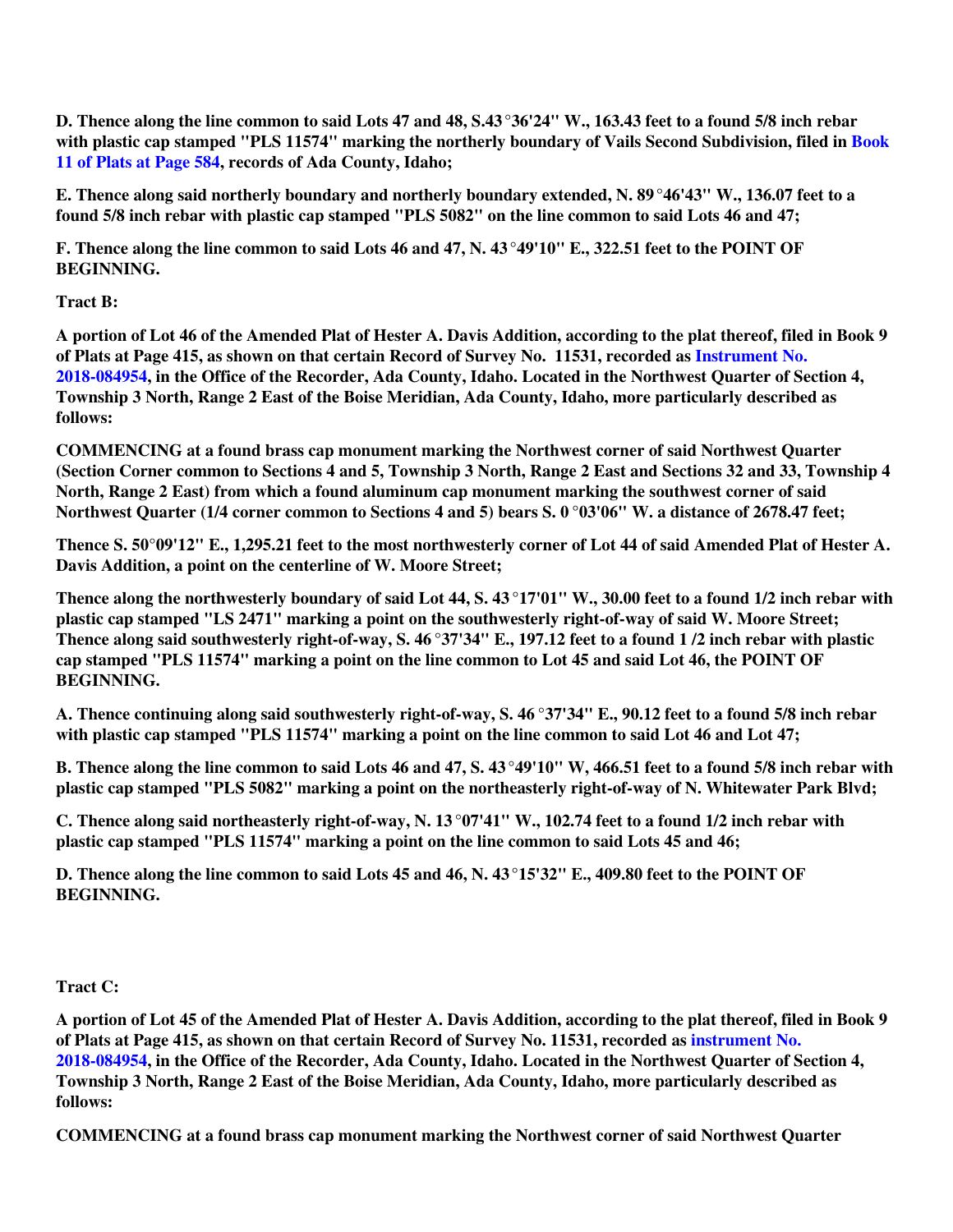**(Section Corner common to Sections 4 and 5, Township 3 North, Range 2 East and Sections 32 and 33, Township 4 North, Range 2 East) from which a found aluminum cap monument marking the southwest corner of said Northwest Quarter (1/4 corner common to Sections 4 and 5) bears S. 0 °03'06" W. a distance of 2678.47 feet;**

**Thence S. 50'09'12" E., 1,295.21 feet to the most northwesterly corner of Lot 44 of said Amended Plat of Hester A. Davis Addition and a point on the centerline of W. Moore Street;**

**Thence along the northwesterly boundary of said Lot 44, S. 43 °17'01" W., 30.00 feet to a found 1/2 inch rebar with plastic cap stamped "LS 2471" marking a point on the southwesterly right-of-way of said W. Moore Street;**

**Thence along said southwesterly right-of-way, S. 46 °37'34" E, 101.81 feet to a set 1/2 inch rebar with plastic cap stamped "FLSI PLS 7612" marking a point on the line common to said Lots 44 and 45 and being the POINT OF BEGINNING.**

**A. Thence continuing along said southwesterly right-of-way, S. 46 °37'34" E., 95.31 feet to a found 1/2 inch rebar with plastic cap stamped "PLS 11574" marking a point on the line common to said Lot 45 and Lot 46;**

**B. Thence along the line common to said Lots 45 and 46, S.43 °15'32" W., 409.80 feet to a found 1/2 inch rebar with plastic cap stamped "PLS 11574" marking a point on the northeasterly right-of-way of N. Whitewater Park Blvd;**

**C. Thence along said northeasterly right-of-way, N. 13 °07'41" W., 114.53 feet to a found 1/2 inch rebar with plastic cap stamped "PLS 11574" marking a point on the line common to said Lots 44 and 45;**

**D. Thence along the line common to said Lots 44 and 45, N, 43°16'12" E., 346.59 feet to the POINT OF BEGINNING.**

### **Tract D:**

**A portion of Lot 44 of the Amended Plat of Hester A. Davis Addition, according to the plat thereof, filed in Book 9 of Plats at Page 415, as shown on that certain Record of Survey No. 11531, recorded as [Instrument No.](https://www.4tier.com/storagerepositorydownload?id=eyJLZXkiOiJBUUlEQUhqMk1qQ0tnd3RwMjFDOWZHZDBPbHZqeEJlOFdlWUx0K2U3aVBHNXJ3dWdmQUViOFM3ZWZ5OEhhMlUzOTZZSkt0SUNBQUFBZmpCOEJna3Foa2lHOXcwQkJ3YWdiekJ0QWdFQU1HZ0dDU3FHU0liM0RRRUhBVEFlQmdsZ2hrZ0JaUU1FQVM0d0VRUU1FdTBaWlpaMW5GSkhUNEd0QWdFUWdEdllOSkxOVDR3SmNKODVuNFYyYnJhalBUWFNUN2dOUHZqRHhrWnVULzRGWEgwOFVQdWpjR3ZBMnVMdzVHbEFoYi8vK203Yk1hM2JLNytKTXc9PSIsIkRhdGEiOiJ3Z29yUWd4MGN5cDNLVkdZeVdwZktEcmZ1Si9FU2d1VEdXK1JkMnhFZ09hTTB5Z0VBVE9qTSs4Snd6cENNK3pUcEdrN0MvRC91L2xMNXpQOUtGTDBCdz09In0=) [2018-084954,](https://www.4tier.com/storagerepositorydownload?id=eyJLZXkiOiJBUUlEQUhqMk1qQ0tnd3RwMjFDOWZHZDBPbHZqeEJlOFdlWUx0K2U3aVBHNXJ3dWdmQUViOFM3ZWZ5OEhhMlUzOTZZSkt0SUNBQUFBZmpCOEJna3Foa2lHOXcwQkJ3YWdiekJ0QWdFQU1HZ0dDU3FHU0liM0RRRUhBVEFlQmdsZ2hrZ0JaUU1FQVM0d0VRUU1FdTBaWlpaMW5GSkhUNEd0QWdFUWdEdllOSkxOVDR3SmNKODVuNFYyYnJhalBUWFNUN2dOUHZqRHhrWnVULzRGWEgwOFVQdWpjR3ZBMnVMdzVHbEFoYi8vK203Yk1hM2JLNytKTXc9PSIsIkRhdGEiOiJ3Z29yUWd4MGN5cDNLVkdZeVdwZktEcmZ1Si9FU2d1VEdXK1JkMnhFZ09hTTB5Z0VBVE9qTSs4Snd6cENNK3pUcEdrN0MvRC91L2xMNXpQOUtGTDBCdz09In0=) in the Office of the Recorder, in the Office of the Recorder, Ada County, Idaho. Located in the Northwest Quarter of Section 4, Township 3 North, Range 2 East of the Boise Meridian, Ada County, Idaho, more particularly described as follows:**

**COMMENCING at a found brass cap monument marking the Northwest corner of said Northwest Quarter (Section Corner common to Sections 4 and 5, Township 3 North, Range 2 East and Sections 32 and 33, Township 4 North, Range 2 East) from which a found aluminum cap monument marking the southwest corner of said Northwest Quarter (1/4 corner common to Sections 4 and 5) bears S. 0 °03'06" W. a distance of 2678.47 feet;**

**Thence S. 50°09'12" E., 1,295.21 feet to the most northwesterly corner of Lot 44 of said Amended Plat of Hester A. Davis Addition and a point on the centerline of W. Moore Street;**

**Thence along the northwesterly boundary of said Lot 44, S. 43 °17'01" W., 30.00 feet to a found 1/2 inch rebar with plastic cap stamped "LS 2471" marking a point on the southwesterly right-of-way of said W. Moore Street and being the POINT OF BEGINNING;**

**A. Thence along said southwesterly right-of-way, S. 46 °37'34" E., 101.81 feet to a set 1/2 inch rebar with plastic cap stamped "FLSI PLS 7612" marking a point on the line common to Lots 44 and 45 of said Amended Plat of Hester A. Davis Addition;**

**B. Thence along said line common to Lots 44 and 45, S. 43°16'12" W., 346.59 feet to a found 1/2 Inch rebar with plastic cap stamped "PLS 11574" marking a point on the northeasterly right-of-way of N. Whitewater Park Blvd;**

**C. Thence along said northeasterly right-of-way, N. 13 °07'41" W., 122.31 feet to a found 5/8 Inch rebar with plastic cap stamped "PLS 11574";**

**D. Thence along the northwesterly boundary of said Lot 44, N. 43 °17'01" E., 279.08 feet to the POINT OF**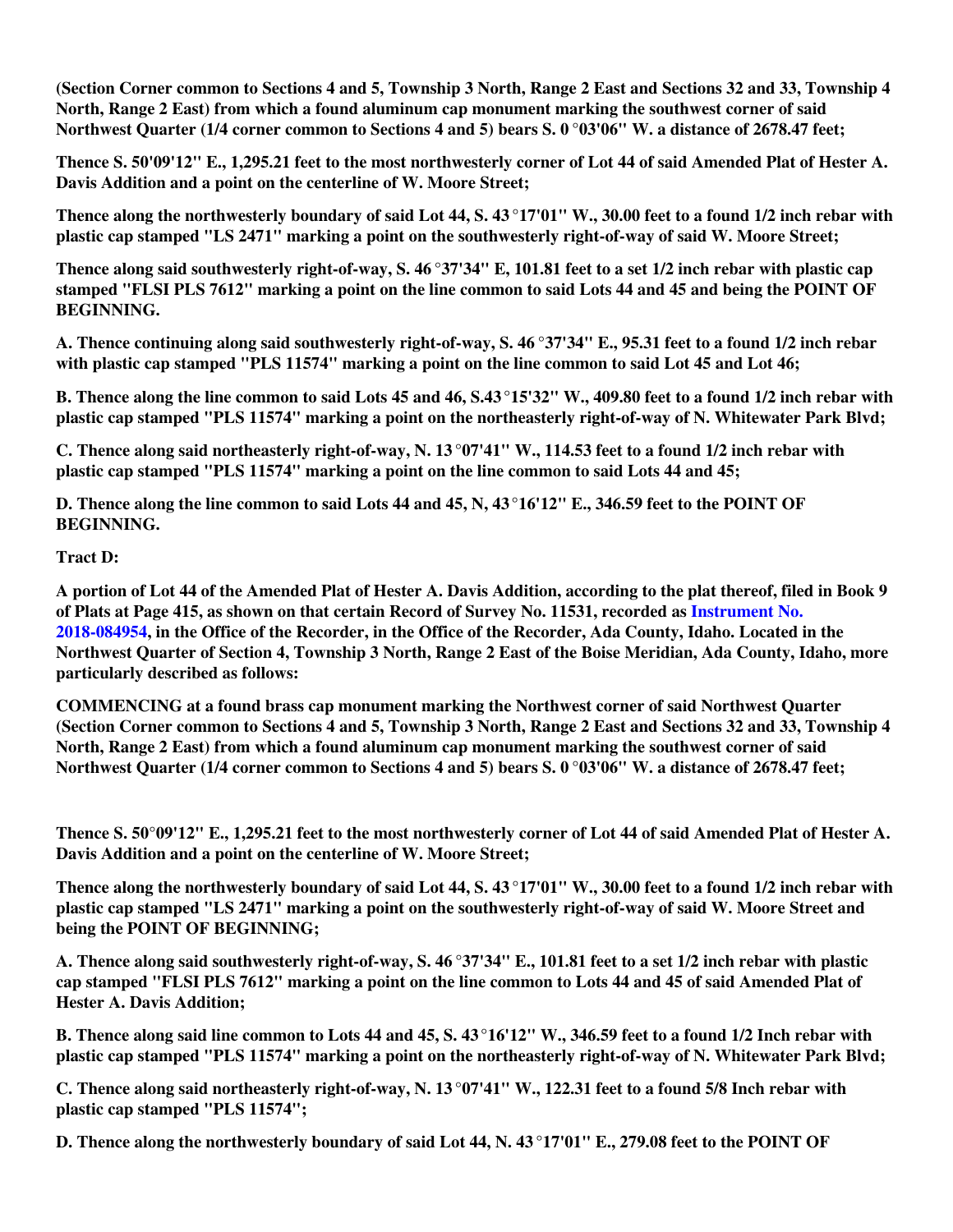**BEGINNING.**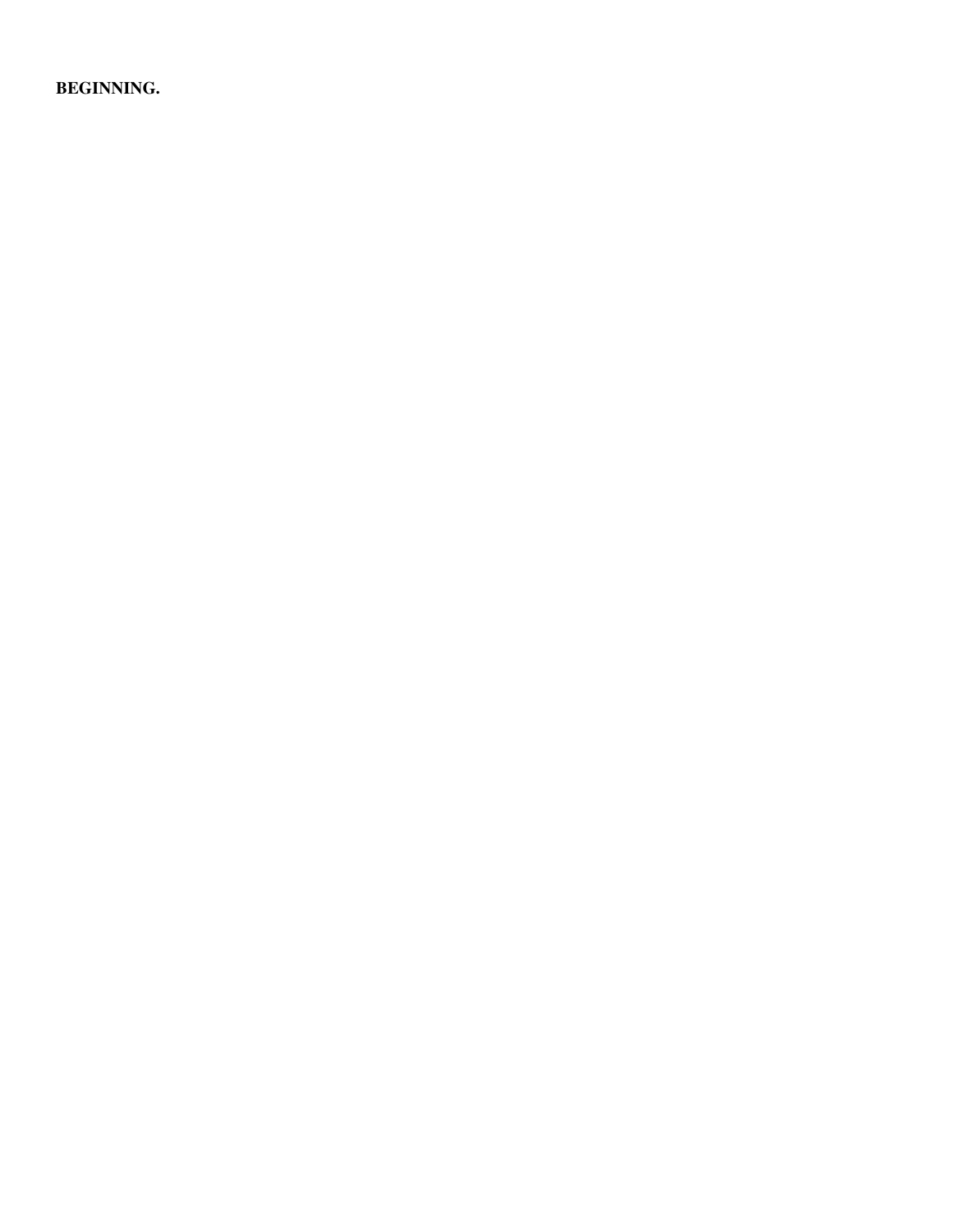### **COMMITMENT FOR TITLE INSURANCE**

Issued by

#### *Westcor Land Title Insurance Company*

#### **SCHEDULE B, PART I Requirements**

The following are the requirements to be complied with prior to the issuance of said policy or policies. Any other instrument recorded subsequent to the effective date hereof may appear as an exception under Schedule B of the policy to be issued. Unless otherwise noted, all documents must be recorded in the office of the clerk and recorded of the county in which said property is located.

All of the following Requirements must be met:

- **1. The Proposed Insured must notify the Company in writing of the name of any party not referred to in this Commitment who will obtain an interest in the Land or who will make a loan on the Land. The Company may then make additional Requirements or Exceptions.**
- **2. Pay the agreed amount for the estate or interest to be insured.**
- **3. Pay the premiums, fees, and charges for the Policy to the Company.**
- **4. Documents satisfactory to the Company that convey the Title or create the Mortgage to be insured, or both, must be properly authorized, executed, delivered, and recorded in the Public Records.**
- **Frame 3. Please be advised that our search did not disclose any open Deeds of Trust of record. If you should have knowledge of any outstanding obligation, please contact the Title Department immediately for further review prior to closing.**
- **Certified copy of the Resolution by the Board of Directors of Boise City Housing Authority, an Idaho public6. body corporate and politic, authorizing the conveyances to be insured herein and disclosure of the officer authorized to sign on behalf of said corporation.**

*This page is only a part of a 2016 ALTA ® Commitment for Title Insurance issued by Westcor Land Title Insurance Company. This Commitment is not valid without the Notice; the Commitment to Issue Policy; the Commitment Conditions; Schedule A; Schedule B, Part I-Requirements; and Schedule B, Part II-Exceptions.*

**Copyright 2006-2016 American Land Title Association. All rights reserved.** The use of this Form (or any derivative thereof) is restricted to ALTA licensees and ALTA members in good standing as of the date of use. All other uses are prohibited.

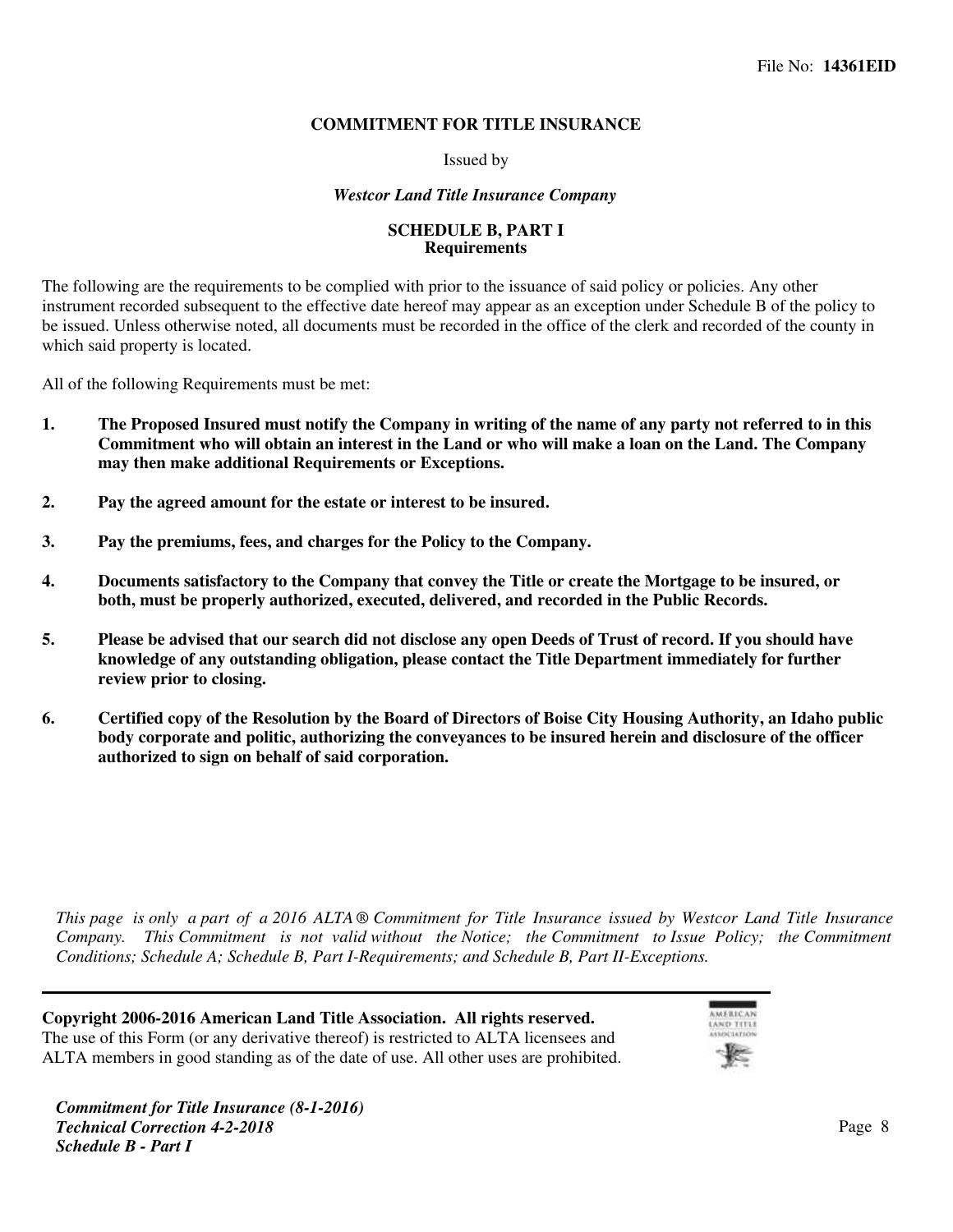**The Company will require the following documents in order to insure a conveyance by the corporation named below:**

**Corporation: Boise City Housing Authority, an Idaho public body corporate and politic, a corporation (a) A copy of the corporation by-laws and articles**

**(b) An original or certified copy of the resolution authorizing the subject transaction.**

**(c) If the articles or by-laws require the approval of a "parent" organization. We will also require a copy of those by-laws and articles.**

**Furnish for review the following items: Executed Recording Instructions and Affidavit of Title and8. Indemnity together with any related documents for recording.**

**This transaction was ordered as a title only transaction and provides for no escrow services. NOTE: In the event that any of the requirements as shown on this Commitment are not satisfied at the time of recording and we are authorized by the recording instructions to record with these requirements as "to come" items, they will be inserted in Schedule B of the title insurance policy as exceptions to the policy. Please send all documentation regarding this order directly to Empire Title LLC., A Title and Escrow Co. at the following address: 2541 East Gala Street, Suite 100, Meridian, ID 83642.**

*This page is only a part of a 2016 ALTA ® Commitment for Title Insurance issued by Westcor Land Title Insurance Company. This Commitment is not valid without the Notice; the Commitment to Issue Policy; the Commitment Conditions; Schedule A; Schedule B, Part I-Requirements; and Schedule B, Part II-Exceptions.*

**Copyright 2006-2016 American Land Title Association. All rights reserved.** The use of this Form (or any derivative thereof) is restricted to ALTA licensees and ALTA members in good standing as of the date of use. All other uses are prohibited.

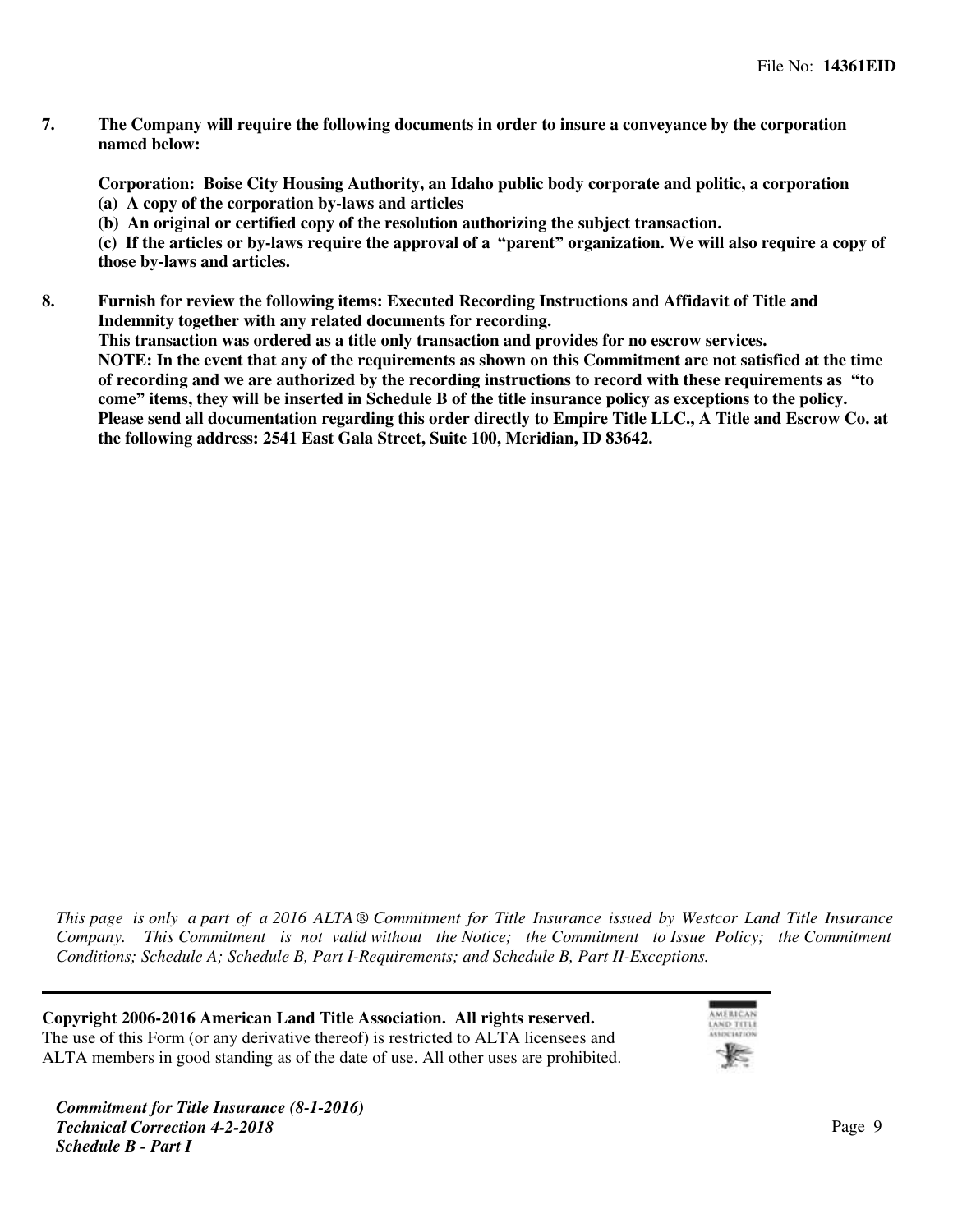### **SCHEDULE B, PART II Exceptions**

THIS COMMITMENT DOES NOT REPUBLISH ANY COVENANT, CONDITION, RESTRICTION, OR LIMITATION CONTAINED IN ANY DOCUMENT REFERRED TO IN THIS COMMITMENT TO THE EXTENT THAT THE SPECIFIC COVENANT, CONDITION, RESTRICTION, OR LIMITATION VIOLATES STATE OR FEDERAL LAW BASED ON RACE, COLOR, RELIGION, SEX, SEXUAL ORIENTATION, GENDER IDENTITY, HANDICAP, FAMILIAL STATUS, OR NATIONAL ORIGIN.

The Policy will not insure against loss or damage resulting from the terms and provisions of any lease or easement identified in Schedule A, and will include the following Exceptions unless cleared to the satisfaction of the Company:

- **1. Any defect, lien, encumbrance, adverse claim, or other matter that appears for the first time in the Public Records or is created, attaches, or is disclosed between the Commitment Date and the date on which all of the Schedule B, Part I-Requirements are met.**
- **2. Rights or Claims of parties in possession not shown by the public records.**
- **3. Easements or claims of easements not shown by the public records.**
- **4. Discrepancies, conflicts in boundary lines, encroachments, overlaps, variations or shortage in area or content, party walls and any other matters that would be disclosed by a correct survey and/or physical inspection of the land.**
- **5. Any lien, or right to lien, for services, labor or material heretofore or hereafter furnished, imposed by law and not shown by the public record.**
- **6. Any water or well rights, or rights or title to water or claims thereof, in, on or under the land.**
- **7. Unpatented mining claims; reservations or exceptions in patents or in the Acts authorizing the issuance of said patents.**
- **8. Taxes or assessments which are not shown as existing liens by the records of any taxing authority that levies taxes or assessments on real property or by the public records.**
- **9.** General taxes for the year 2021, which are a lien, payable on or before December 20th of said year and not **delinquent until after said date.**

*This page is only a part of a 2016 ALTA ® Commitment for Title Insurance issued by Westcor Land Title Insurance Company. This Commitment is not valid without the Notice; the Commitment to Issue Policy; the Commitment Conditions; Schedule A; Schedule B, Part I-Requirements; and Schedule B, Part II-Exceptions.*

**Copyright 2006-2016 American Land Title Association. All rights reserved.** The use of this Form (or any derivative thereof) is restricted to ALTA licensees and ALTA members in good standing as of the date of use. All other uses are prohibited.

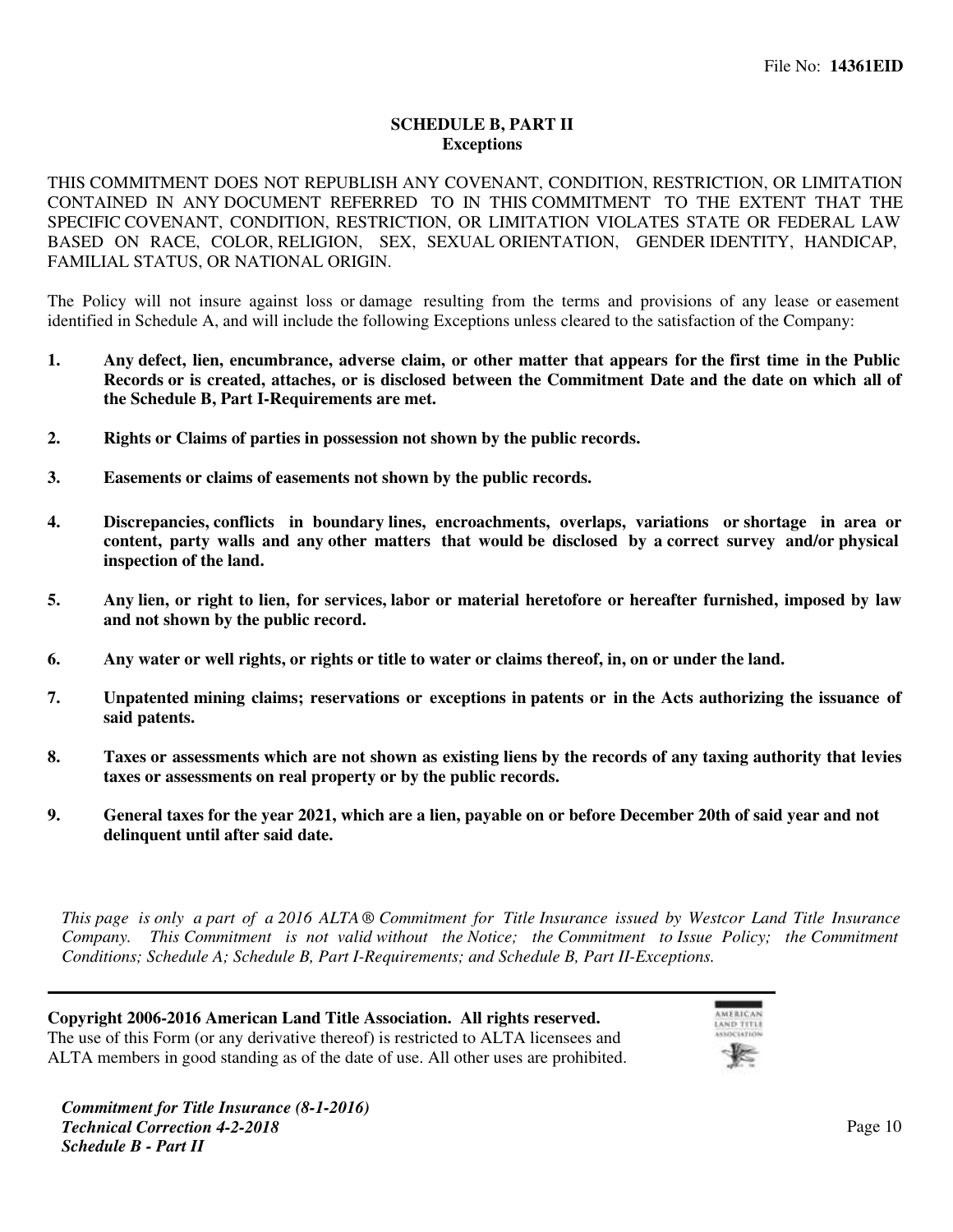- **10. Real property taxes which may be assessed, levied and extended on any "subsequent and/or occupancy roll" with respect to improvements completed during the current tax year and previous tax years, which escaped assessment on the regular assessment roll, which are not yet due and payable.**
- **11.** Taxes or special assessments which are not shown as existing liens by the records of any taxing authority **that levies taxes or assessments on real property or by the public records. Proceedings by a public agency, or notices of such proceedings whether or not shown by the records of such agency, or by the public records, which may result in taxes or assessments.**
- 12. Liens, levies and assessments of the City of Boise. No search has been made. Telephone No. (208)384-3735 **for more specific information.**
- 13. Liens and assessments of the Boise City Canal Company Irrigation District, and the rights, powers and **easements of said district as by law provided. No search has been made.**
- **Ditch, road and public utility easements as same may exist over said premises.14.**
- **15.** Easement(s), reservations, restrictions, dedications and rights incidental thereto as delineated or as offered **for dedication on the map of said subdivision, Recorded in [Book 11, of Plats, Page 584.](https://www.4tier.com/storagerepositorydownload?id=eyJLZXkiOiJBUUlEQUhqMk1qQ0tnd3RwMjFDOWZHZDBPbHZqeEJlOFdlWUx0K2U3aVBHNXJ3dWdmQUVVTWZ0dnUxU2c4TjdpbXRsMGNhUS9BQUFBZmpCOEJna3Foa2lHOXcwQkJ3YWdiekJ0QWdFQU1HZ0dDU3FHU0liM0RRRUhBVEFlQmdsZ2hrZ0JaUU1FQVM0d0VRUU0yZ2ppWHVlekFQNkM2WDViQWdFUWdEc1QyRUhpM041aS9ZN2ZQV3BiaHNUTktERFVLRnIzSG8rNTcySkNFS0lUMHdBRG9yL3VSYUVlZ0NNaXZmOGJybHkrQVFVNTRYUVZDSW9xUVE9PSIsIkRhdGEiOiJHK2VucFFtNXVOZnZPekd6dld6V2dsMzZJU2lyRWVRQmhpUTFyMTQ2VzlHaXBHWlhvSmQxTTE0K250MlV1dXVHdFRORVRVUTRoZ0thcDlSZHR4MmJhUT09In0=)**
- 16. Rights and claims in and to that portion of said premises lying within the Moore Stree right of way.
- 17. Rights and claims in and to that portion of said premises lying within the Whiewater Park Boulevard right **of way.**
- 18. An easement for power lines and incidental purposes in favor of Idaho Power Company, recorded July 30, **1932, as [Instrument No. In](https://www.4tier.com/storagerepositorydownload?id=eyJLZXkiOiJBUUlEQUhqMk1qQ0tnd3RwMjFDOWZHZDBPbHZqeEJlOFdlWUx0K2U3aVBHNXJ3dWdmQUd0UTBjWDlUMUlTVFlzVlZqYmhSQU5BQUFBZmpCOEJna3Foa2lHOXcwQkJ3YWdiekJ0QWdFQU1HZ0dDU3FHU0liM0RRRUhBVEFlQmdsZ2hrZ0JaUU1FQVM0d0VRUU04Vk9RbnZMZ2RRVVE2TVF5QWdFUWdEdjdxVExrSW9nRVRTQS9BbGpBem0zVk15K1I5ejFRYmVTdHlLWkJEOXI1YVFTV0FIbmtyeTRrSlB4N3ozRHdOMTFkamh4Uy81RFJkYWR0RWc9PSIsIkRhdGEiOiJFQnplc3JVdlhROXUzOTdoUmRDOFNuYi9jL2JBYzZ6UnBXby9BL0VrbGorY0p0b2NFMlVERmwxa1lxVGFGdjZqVFVjbzZZelZaQkdzR2VMbmhXdFVWZz09In0=) Book 13 at Page 156, of Official Records.**
- 19. An easement for Right-of-Way for Laying, installing and Maintaining of Sewer Pipe ad Sewer Pipe and **Sewer Lines and incidental purposes in favor of Boise City, a municipal corporation, recorded October 19, 1949, as Instrument No. 292648, of Official Records.**
- **20.** An easement for Right-of-Way for Laying, installing and Maintaining of Sewer Pipe and Sewer Lines and **incidental purposes in favor of Boise City, a municipal corporation, recorded October 19, 1949, as Instrument No. 292648, of Official Records.**
- **An easement for Right-of-Way for Laying, installing and Maintaining of Sewer Pipe and Sewer Lines and21. incidental purposes in favor of Boise City, a municipal corporation, recorded October 19, 1949, as Instrument No. 292649, of Official Records.**

*This page is only a part of a 2016 ALTA ® Commitment for Title Insurance issued by Westcor Land Title Insurance Company. This Commitment is not valid without the Notice; the Commitment to Issue Policy; the Commitment Conditions; Schedule A; Schedule B, Part I-Requirements; and Schedule B, Part II-Exceptions.*

**Copyright 2006-2016 American Land Title Association. All rights reserved.** The use of this Form (or any derivative thereof) is restricted to ALTA licensees and ALTA members in good standing as of the date of use. All other uses are prohibited.

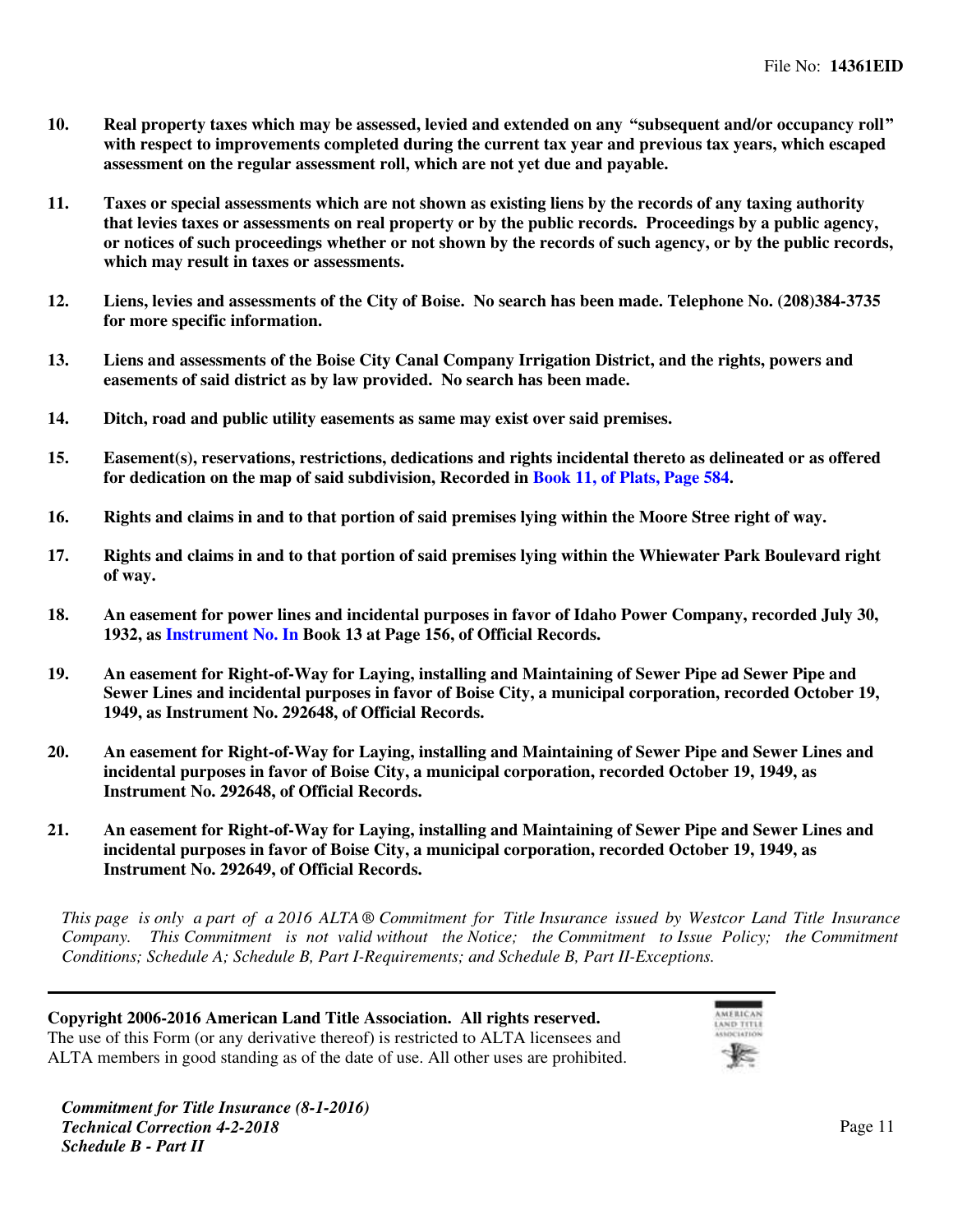- **An easement for Resolution and Right of Way Contract and incidental purposes in favor of Boise City, a22. municipal corporation, recorded March 26, 1976, as [Instrument No. 7611255,](https://www.4tier.com/storagerepositorydownload?id=eyJLZXkiOiJBUUlEQUhqMk1qQ0tnd3RwMjFDOWZHZDBPbHZqeEJlOFdlWUx0K2U3aVBHNXJ3dWdmQUZyaXNFWjZPWDRkVThTdXZIaHF5WjdBQUFBZmpCOEJna3Foa2lHOXcwQkJ3YWdiekJ0QWdFQU1HZ0dDU3FHU0liM0RRRUhBVEFlQmdsZ2hrZ0JaUU1FQVM0d0VRUU1MZlAxRU8vZE9UbnptMkRBQWdFUWdEdG9ENml4TVhIWUYyeE1nZllIQUw1OGFzd3FQTnE3TTFielpOaG5oRVpIVHhRdUJxRFQvK2JaQndYOVpWSlNKRUczM2d3OExMbjVveGhBRXc9PSIsIkRhdGEiOiJvQ2N4Y3E4ZTIvTnhkY1o5c2NYVjlHYnhOZmRWblRReHFlbVBja2EwcUxtQklnRjI5MGFBbHR0Z0tocWtVcTNQTUZidHladjA4Uk1yS2ZJdjVhc1dPQT09In0=) of Official Records.**
- **Terms, conditions, provisions and easements set forth in that certain Resolution and Right of Way Contract23. between Boise City and Moore Street Properties, L.L.C., recorded September 27, 2000, as [Instrument No.](https://www.4tier.com/storagerepositorydownload?id=eyJLZXkiOiJBUUlEQUhqMk1qQ0tnd3RwMjFDOWZHZDBPbHZqeEJlOFdlWUx0K2U3aVBHNXJ3dWdmQUcwUEgrbTlEOHk4TU5Ca3FrYnJETmlBQUFBZmpCOEJna3Foa2lHOXcwQkJ3YWdiekJ0QWdFQU1HZ0dDU3FHU0liM0RRRUhBVEFlQmdsZ2hrZ0JaUU1FQVM0d0VRUU1ZLy9MVGM1Qjg1TXFoN2RvQWdFUWdEdFFLTDNwVXV5cHg2c1BNbDNaYlo5RGhsUy9nMlpITmV4SmxmUHNIKzJBSHltWktkTmFMY2V3TnZQYWtnN2huZ1lXbS9zbVh0QzRLbFJHd1E9PSIsIkRhdGEiOiJrYUhpSnowUWdWei9sL2pCdG9KcFNYck9vaFZtVHVaVUJ3b2tBRWN6cEtpMGFTMlp6NGF1WCtuTnh2S0E3WUtrbS9VaXRodzVhcHdRWGwyM1B2ek13QT09In0=) [100077097](https://www.4tier.com/storagerepositorydownload?id=eyJLZXkiOiJBUUlEQUhqMk1qQ0tnd3RwMjFDOWZHZDBPbHZqeEJlOFdlWUx0K2U3aVBHNXJ3dWdmQUcwUEgrbTlEOHk4TU5Ca3FrYnJETmlBQUFBZmpCOEJna3Foa2lHOXcwQkJ3YWdiekJ0QWdFQU1HZ0dDU3FHU0liM0RRRUhBVEFlQmdsZ2hrZ0JaUU1FQVM0d0VRUU1ZLy9MVGM1Qjg1TXFoN2RvQWdFUWdEdFFLTDNwVXV5cHg2c1BNbDNaYlo5RGhsUy9nMlpITmV4SmxmUHNIKzJBSHltWktkTmFMY2V3TnZQYWtnN2huZ1lXbS9zbVh0QzRLbFJHd1E9PSIsIkRhdGEiOiJrYUhpSnowUWdWei9sL2pCdG9KcFNYck9vaFZtVHVaVUJ3b2tBRWN6cEtpMGFTMlp6NGF1WCtuTnh2S0E3WUtrbS9VaXRodzVhcHdRWGwyM1B2ek13QT09In0=), of Official Records.**
- **Terms, conditions, provisions and easements set forth in that certain Resolution and Right of Way Contract24. Agreement between Boise City and James Schumacher, recorded September 27, 2000, as [Instrument No.](https://www.4tier.com/storagerepositorydownload?id=eyJLZXkiOiJBUUlEQUhqMk1qQ0tnd3RwMjFDOWZHZDBPbHZqeEJlOFdlWUx0K2U3aVBHNXJ3dWdmQUVTNVVuN0cwMmVIbjJOZzRRZ0F3NlJBQUFBZmpCOEJna3Foa2lHOXcwQkJ3YWdiekJ0QWdFQU1HZ0dDU3FHU0liM0RRRUhBVEFlQmdsZ2hrZ0JaUU1FQVM0d0VRUU1EU2Y2REI4RHorb0xQcnUwQWdFUWdEdVlvQit0VW40SHIwUSszSGtRL2VGOHVaK0NiOCtidFdJL3VZRGF6T2s5TlRid0RjOVZhK29LZmVSMXVpSEFLcFNJRWNoMURDbnNHZW5PZXc9PSIsIkRhdGEiOiJiZkl2dDgrL0VXSHFkUnZ1TGF4SDdpUjYzTCtwOHc0VnVCVnI0MGJyTndUNlZ5MUJ6clhNZWZJd1RpOTd1aTRxV1JjYTczMk5kN09HT2tNYmNRM1dlQT09In0=) [100077098](https://www.4tier.com/storagerepositorydownload?id=eyJLZXkiOiJBUUlEQUhqMk1qQ0tnd3RwMjFDOWZHZDBPbHZqeEJlOFdlWUx0K2U3aVBHNXJ3dWdmQUVTNVVuN0cwMmVIbjJOZzRRZ0F3NlJBQUFBZmpCOEJna3Foa2lHOXcwQkJ3YWdiekJ0QWdFQU1HZ0dDU3FHU0liM0RRRUhBVEFlQmdsZ2hrZ0JaUU1FQVM0d0VRUU1EU2Y2REI4RHorb0xQcnUwQWdFUWdEdVlvQit0VW40SHIwUSszSGtRL2VGOHVaK0NiOCtidFdJL3VZRGF6T2s5TlRid0RjOVZhK29LZmVSMXVpSEFLcFNJRWNoMURDbnNHZW5PZXc9PSIsIkRhdGEiOiJiZkl2dDgrL0VXSHFkUnZ1TGF4SDdpUjYzTCtwOHc0VnVCVnI0MGJyTndUNlZ5MUJ6clhNZWZJd1RpOTd1aTRxV1JjYTczMk5kN09HT2tNYmNRM1dlQT09In0=), of Official Records.**
- **Terms, conditions, provisions and easements set forth in that certain Resolution and Right-of-Way Contract25. Agreement between Boise City and Margaret A. Bradburn and Roberta M. Garrett, recorded November 7, 2000, as [Instrument No. 100089845,](https://www.4tier.com/storagerepositorydownload?id=eyJLZXkiOiJBUUlEQUhqMk1qQ0tnd3RwMjFDOWZHZDBPbHZqeEJlOFdlWUx0K2U3aVBHNXJ3dWdmQUhyRmFxZndhNUpick1WZTlXUlk4elZBQUFBZmpCOEJna3Foa2lHOXcwQkJ3YWdiekJ0QWdFQU1HZ0dDU3FHU0liM0RRRUhBVEFlQmdsZ2hrZ0JaUU1FQVM0d0VRUU1LWVhZSXZwSUR5UkRPUlpYQWdFUWdEdnllSFkrZTF4aEV1Zml0Ry9WVnRtaHlNQ3VDU0pqazZKYnB4N3FKYTlxNkVQWjFOU3A2dGoxZG9na2ZvZ0JuVmlVZmZCZEs4NlBYbzFQc3c9PSIsIkRhdGEiOiJvWDdnOXdWazhZV2QzRjBVZXdXREpVWnhQRHpBbVI1TVVlQno5ZVBiSDRXSFlCS2FJYytrcTJUUExyeUIrUi9KWTJxRUcySlhlWERzM2YrOENyK250QT09In0=) of Official Records.**
- 26. An easement for right-of-way for locating, establishing, construction, maintaining, repairing, and operating **underground sewer lines and mains and incidental purposes in favor of City of Boise City, as disclosed by a Resolution, recorded December 15, 2000, as [Instrument No. 100100548](https://www.4tier.com/storagerepositorydownload?id=eyJLZXkiOiJBUUlEQUhqMk1qQ0tnd3RwMjFDOWZHZDBPbHZqeEJlOFdlWUx0K2U3aVBHNXJ3dWdmQUhiQnVWbkpxZEtVMHZJZ2NHdVhUUkxBQUFBZmpCOEJna3Foa2lHOXcwQkJ3YWdiekJ0QWdFQU1HZ0dDU3FHU0liM0RRRUhBVEFlQmdsZ2hrZ0JaUU1FQVM0d0VRUU1tYjFESXMydWhGUVArODk0QWdFUWdEdm5qZEt3bWtxQk1qdFk2V29EaXNHclp3TDlFWFczZmQxY0kvZ2JSVmVRYS8zd2JDaVpub1J0R2p2VklBelFpQ3FmUG5xd3BicmlXSjEraFE9PSIsIkRhdGEiOiJNOGVwTVluTjJLWml1dktpc05weHY3QjZkRnJ5UEw2djE2VHFnT2I5aU9TZ1NWc242Ri9OOHRJekE2U2VHcStodFNiSWdTQ05mNTNKbEdmZDlkOStDZz09In0=), of Official Records.**
- **Terms, conditions, provisions and easements set forth in that certain Resolution approving the abandonment and vacation of sanitary sewer easements between City of Boise City and , recorded October 19, 2001, as [Instrument No. 101108642,](https://www.4tier.com/storagerepositorydownload?id=eyJLZXkiOiJBUUlEQUhqMk1qQ0tnd3RwMjFDOWZHZDBPbHZqeEJlOFdlWUx0K2U3aVBHNXJ3dWdmQUhOV2JqUGYzMVpqeVYzR0NBWVlLSTlBQUFBZmpCOEJna3Foa2lHOXcwQkJ3YWdiekJ0QWdFQU1HZ0dDU3FHU0liM0RRRUhBVEFlQmdsZ2hrZ0JaUU1FQVM0d0VRUU1KU0RWVGpOTE1naDRBTGh3QWdFUWdEc3QwN3pvTE1jVVFYK08rZVFqbDdkUE9hME9oQVJ4UjNuY3BEZWE5SC9RaUxJaDdsT1ZRZnVPVE1SRXI0RUhCVGhQZVNuZVBoZ0JrS3p5ekE9PSIsIkRhdGEiOiJYMnl5VTl1SFIxNTJ2a0FucjFvTWpoMGVxZVpxbGZzWFFEM0h1U3RsaU8zV1oyY1A0bGFvRkN0ckxxdzl1OVo2d1VDaFNqT3E3ODVJMTIzQ3hQTUNPZz09In0=) of Official Records.**
- **28.** Terms, conditions, provisions and easements set forth in that certain Ordinance Approving the 30th St Area **Urban renewal Project Urban Renewal Plan by City of Boise City, recorded December 20, 2012, as [Instrument No. 112134586,](https://www.4tier.com/storagerepositorydownload?id=eyJLZXkiOiJBUUlEQUhqMk1qQ0tnd3RwMjFDOWZHZDBPbHZqeEJlOFdlWUx0K2U3aVBHNXJ3dWdmQUU3SkNxK1lXdzZOZGY4anNhN01Xb3NBQUFBZmpCOEJna3Foa2lHOXcwQkJ3YWdiekJ0QWdFQU1HZ0dDU3FHU0liM0RRRUhBVEFlQmdsZ2hrZ0JaUU1FQVM0d0VRUU1DZ2lsa2g3QmVIZUlWaGpNQWdFUWdEc3NIZkhQbXErWDZXK2Fpc3J0cmF0dnB0Mks0VG4velh0SlJ5bi83MHVoK1BCdDNJYno2V1ZtU0JRSkVacXBUek1SMjQrUHN2ek1mNDJ5QWc9PSIsIkRhdGEiOiJITkY0dUdDMTRQbjU5YU40MnpUV3dBVzY1cklsSjl2T1NsOHJnL01SRjJuQU4yNWhkMWRqRjZKbjU1bitRQ1B3M3RNTEIrTFR4SWxvWTRVZXp3NDJuQT09In0=) of Official Records.**
- **An easement for the Construction and for the placement of base material, dirt, and related clean-fill creating29. a permanent fill slope supporting the adjacent highway and/or the construction of a permanent cut slope allowing for the stability of the embankments which adjoin the adjacent highway; and for the maintenance and repair of such slope and incidental purposes in favor of Ada County Highway District as set forth in Judgment and Decree of Condemnation, recorded April 11, 2014, as Instrument No. 114027305, of Official Records.**

*This page is only a part of a 2016 ALTA ® Commitment for Title Insurance issued by Westcor Land Title Insurance Company. This Commitment is not valid without the Notice; the Commitment to Issue Policy; the Commitment Conditions; Schedule A; Schedule B, Part I-Requirements; and Schedule B, Part II-Exceptions.*

**Copyright 2006-2016 American Land Title Association. All rights reserved.** The use of this Form (or any derivative thereof) is restricted to ALTA licensees and ALTA members in good standing as of the date of use. All other uses are prohibited.

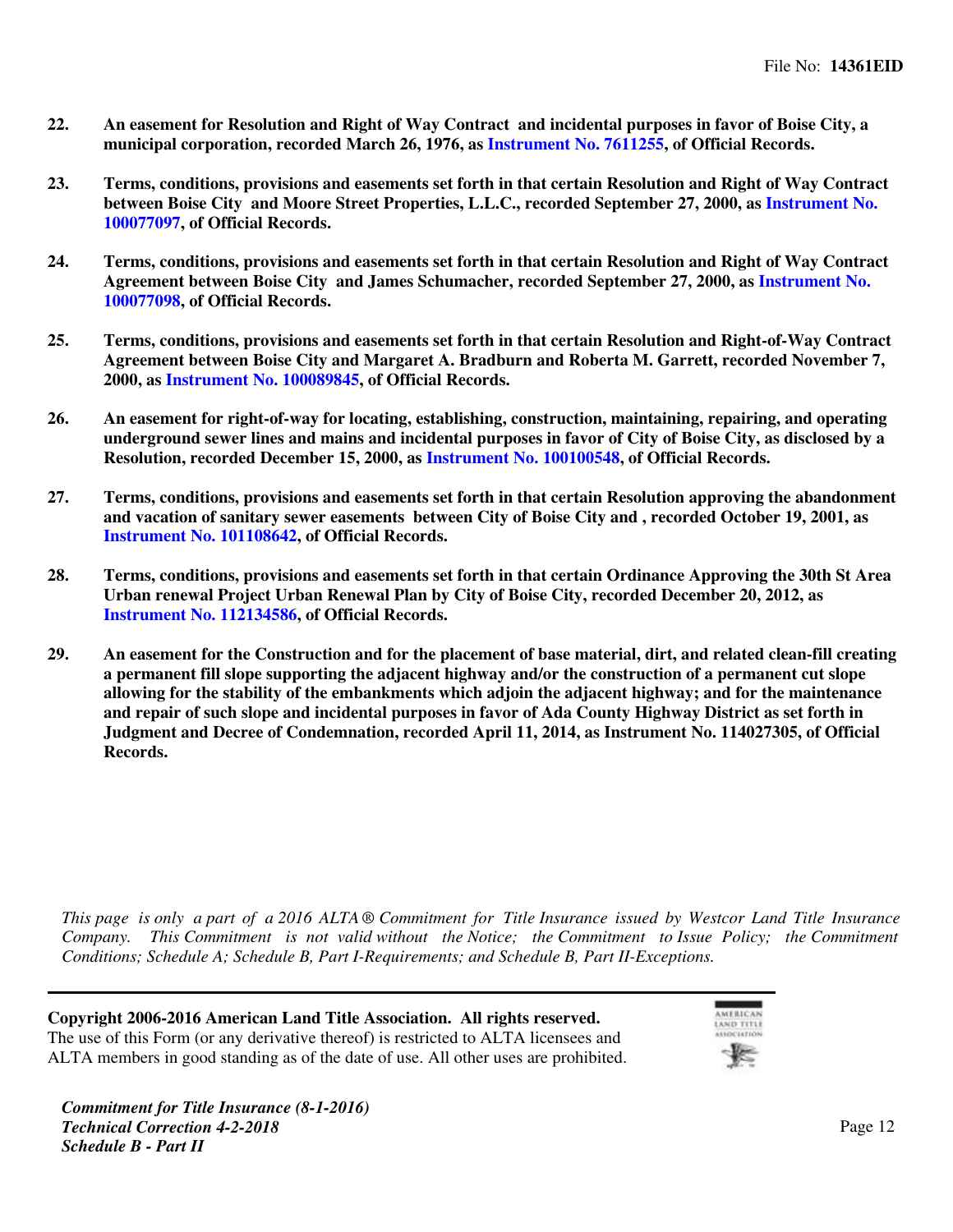- **Any rights, interests, or claims which may exist or arise by reason of the following facts shown on by reason of the following facts shown on a Preliminary ALTA/NSPS Land Title Survey prepared by Jeff Beagley, dated April 28, 2016, Project No. 16062.**
	- **a. Location of irrigation ditches and irrigation pipes on property**
	- **b. Fences stray from property lines in multiple locations**
	- **c. Location of Overhead Power Line across subject property**
- **31. Matters shown or disclosed by Record of Survey No. 10502, recorded June 1, 2016, as [Instrument No.](https://www.4tier.com/storagerepositorydownload?id=eyJLZXkiOiJBUUlEQUhqMk1qQ0tnd3RwMjFDOWZHZDBPbHZqeEJlOFdlWUx0K2U3aVBHNXJ3dWdmQUZOblZ6MTJEKzdPaXFnYVpNNlV2QWdBQUFBZmpCOEJna3Foa2lHOXcwQkJ3YWdiekJ0QWdFQU1HZ0dDU3FHU0liM0RRRUhBVEFlQmdsZ2hrZ0JaUU1FQVM0d0VRUU1XVjcyQzh0WXlMY3Y2NFZ4QWdFUWdEdDZsYUpCS2FkcjdHY0kxWnlxZGlXOEQ0TW4vZWZlbTZEZExhZnduSGJob3I0YjJHTHJnVURwZHRTYlZpUUtmV0Fiam5HZitSY2xIUzRXRFE9PSIsIkRhdGEiOiJHQnJnUm9HaHBPYlhtK0Y1N290M0NtdlozUkhUOEN6bCtMenVXU0puekFacHh5VHQwcENYemMrdmhsLyt6WjRUTG4ycW9rczhsT0E5R2dJZGhwa3B2dz09In0=) [2016-047550](https://www.4tier.com/storagerepositorydownload?id=eyJLZXkiOiJBUUlEQUhqMk1qQ0tnd3RwMjFDOWZHZDBPbHZqeEJlOFdlWUx0K2U3aVBHNXJ3dWdmQUZOblZ6MTJEKzdPaXFnYVpNNlV2QWdBQUFBZmpCOEJna3Foa2lHOXcwQkJ3YWdiekJ0QWdFQU1HZ0dDU3FHU0liM0RRRUhBVEFlQmdsZ2hrZ0JaUU1FQVM0d0VRUU1XVjcyQzh0WXlMY3Y2NFZ4QWdFUWdEdDZsYUpCS2FkcjdHY0kxWnlxZGlXOEQ0TW4vZWZlbTZEZExhZnduSGJob3I0YjJHTHJnVURwZHRTYlZpUUtmV0Fiam5HZitSY2xIUzRXRFE9PSIsIkRhdGEiOiJHQnJnUm9HaHBPYlhtK0Y1N290M0NtdlozUkhUOEN6bCtMenVXU0puekFacHh5VHQwcENYemMrdmhsLyt6WjRUTG4ycW9rczhsT0E5R2dJZGhwa3B2dz09In0=), of Official Records.**
- **32. Matters shown or disclosed by Record of Survey No. 10984, recorded July 21, 2007, as [Instrument No.](https://www.4tier.com/storagerepositorydownload?id=eyJLZXkiOiJBUUlEQUhqMk1qQ0tnd3RwMjFDOWZHZDBPbHZqeEJlOFdlWUx0K2U3aVBHNXJ3dWdmQUdZZUl4ekMwTG12aGdJUE80aVdYUG1BQUFBZmpCOEJna3Foa2lHOXcwQkJ3YWdiekJ0QWdFQU1HZ0dDU3FHU0liM0RRRUhBVEFlQmdsZ2hrZ0JaUU1FQVM0d0VRUU1abTRaWG0rNzYvMlJ6Tjl4QWdFUWdEdUxNaG5HYnJNUlVFWnMwZ01ESk0wTDlneXZuMVlmZzBZVjZ0ZWhlMTk2dFhiTVFvcERaWG5KbUc0NktkSkZRMEU3SWlDdWh1OTVEUG9GSmc9PSIsIkRhdGEiOiJwaVdJWkJqK2VuN1F4c0ZjamM4OHd3ejQzN2VKTCtYRFRGdm5kZ0V3cUd0SXRoVWtaMzVIMjNBT3FWNkR3bUl2VUk2WWZiK2VMbnZqZmVoWGhzNkdEUT09In0=) [2017-066956](https://www.4tier.com/storagerepositorydownload?id=eyJLZXkiOiJBUUlEQUhqMk1qQ0tnd3RwMjFDOWZHZDBPbHZqeEJlOFdlWUx0K2U3aVBHNXJ3dWdmQUdZZUl4ekMwTG12aGdJUE80aVdYUG1BQUFBZmpCOEJna3Foa2lHOXcwQkJ3YWdiekJ0QWdFQU1HZ0dDU3FHU0liM0RRRUhBVEFlQmdsZ2hrZ0JaUU1FQVM0d0VRUU1abTRaWG0rNzYvMlJ6Tjl4QWdFUWdEdUxNaG5HYnJNUlVFWnMwZ01ESk0wTDlneXZuMVlmZzBZVjZ0ZWhlMTk2dFhiTVFvcERaWG5KbUc0NktkSkZRMEU3SWlDdWh1OTVEUG9GSmc9PSIsIkRhdGEiOiJwaVdJWkJqK2VuN1F4c0ZjamM4OHd3ejQzN2VKTCtYRFRGdm5kZ0V3cUd0SXRoVWtaMzVIMjNBT3FWNkR3bUl2VUk2WWZiK2VMbnZqZmVoWGhzNkdEUT09In0=), of Official Records.**
- **33. Matters shown or disclosed by Record of Survey No. 11531, recorded September 7, 2018, as [Instrument No.](https://www.4tier.com/storagerepositorydownload?id=eyJLZXkiOiJBUUlEQUhqMk1qQ0tnd3RwMjFDOWZHZDBPbHZqeEJlOFdlWUx0K2U3aVBHNXJ3dWdmQUViOFM3ZWZ5OEhhMlUzOTZZSkt0SUNBQUFBZmpCOEJna3Foa2lHOXcwQkJ3YWdiekJ0QWdFQU1HZ0dDU3FHU0liM0RRRUhBVEFlQmdsZ2hrZ0JaUU1FQVM0d0VRUU1FdTBaWlpaMW5GSkhUNEd0QWdFUWdEdllOSkxOVDR3SmNKODVuNFYyYnJhalBUWFNUN2dOUHZqRHhrWnVULzRGWEgwOFVQdWpjR3ZBMnVMdzVHbEFoYi8vK203Yk1hM2JLNytKTXc9PSIsIkRhdGEiOiJ3Z29yUWd4MGN5cDNLVkdZeVdwZktEcmZ1Si9FU2d1VEdXK1JkMnhFZ09hTTB5Z0VBVE9qTSs4Snd6cENNK3pUcEdrN0MvRC91L2xMNXpQOUtGTDBCdz09In0=) [2018-084954](https://www.4tier.com/storagerepositorydownload?id=eyJLZXkiOiJBUUlEQUhqMk1qQ0tnd3RwMjFDOWZHZDBPbHZqeEJlOFdlWUx0K2U3aVBHNXJ3dWdmQUViOFM3ZWZ5OEhhMlUzOTZZSkt0SUNBQUFBZmpCOEJna3Foa2lHOXcwQkJ3YWdiekJ0QWdFQU1HZ0dDU3FHU0liM0RRRUhBVEFlQmdsZ2hrZ0JaUU1FQVM0d0VRUU1FdTBaWlpaMW5GSkhUNEd0QWdFUWdEdllOSkxOVDR3SmNKODVuNFYyYnJhalBUWFNUN2dOUHZqRHhrWnVULzRGWEgwOFVQdWpjR3ZBMnVMdzVHbEFoYi8vK203Yk1hM2JLNytKTXc9PSIsIkRhdGEiOiJ3Z29yUWd4MGN5cDNLVkdZeVdwZktEcmZ1Si9FU2d1VEdXK1JkMnhFZ09hTTB5Z0VBVE9qTSs4Snd6cENNK3pUcEdrN0MvRC91L2xMNXpQOUtGTDBCdz09In0=), of Official Records.**
- **34. Matters shown or disclosed by Record of Survey No. 12094, recorded November 13, 2019, as [Instrument No.](https://www.4tier.com/storagerepositorydownload?id=eyJLZXkiOiJBUUlEQUhqMk1qQ0tnd3RwMjFDOWZHZDBPbHZqeEJlOFdlWUx0K2U3aVBHNXJ3dWdmQUV6WVRvdlJhZi9QcmhsVWxrUnR3eTZBQUFBZmpCOEJna3Foa2lHOXcwQkJ3YWdiekJ0QWdFQU1HZ0dDU3FHU0liM0RRRUhBVEFlQmdsZ2hrZ0JaUU1FQVM0d0VRUU1BSFNVMFdSbVNJQ3hRL2YyQWdFUWdEdVVSalNwZ3ptcWE5V2hoNGlqOTFVRG9NMmtHY1FEWlBOU3ViWFlCQXRtOWtRbUd3cHh3M1M4cTFSclQycG43VGozcngyWUlYWHQrMmpjUGc9PSIsIkRhdGEiOiJzZlZuR3lBeWJRVTZTdjNURkh0MTJtZTNPaVVnWXFxdXFGRlJvUW5XR3V4Q1BYWEN1TW9sTlN2RkFkdkptbkhTUnZvQk1vUUwvNGtkSFRobjBZbkZvZz09In0=) [2019-113022](https://www.4tier.com/storagerepositorydownload?id=eyJLZXkiOiJBUUlEQUhqMk1qQ0tnd3RwMjFDOWZHZDBPbHZqeEJlOFdlWUx0K2U3aVBHNXJ3dWdmQUV6WVRvdlJhZi9QcmhsVWxrUnR3eTZBQUFBZmpCOEJna3Foa2lHOXcwQkJ3YWdiekJ0QWdFQU1HZ0dDU3FHU0liM0RRRUhBVEFlQmdsZ2hrZ0JaUU1FQVM0d0VRUU1BSFNVMFdSbVNJQ3hRL2YyQWdFUWdEdVVSalNwZ3ptcWE5V2hoNGlqOTFVRG9NMmtHY1FEWlBOU3ViWFlCQXRtOWtRbUd3cHh3M1M4cTFSclQycG43VGozcngyWUlYWHQrMmpjUGc9PSIsIkRhdGEiOiJzZlZuR3lBeWJRVTZTdjNURkh0MTJtZTNPaVVnWXFxdXFGRlJvUW5XR3V4Q1BYWEN1TW9sTlN2RkFkdkptbkhTUnZvQk1vUUwvNGtkSFRobjBZbkZvZz09In0=), of Official Records.**
- **Any off record facts, encumbrances, easements or possessory claims, a survey or inspection would disclose.35.**

### **END OF EXCEPTIONS**

### **FOR YOUR INFORMATION ONLY, WE PROVIDE YOU WITH THE FOLLOWING, WHICH IS A MATTER NOT WITHIN THE INSURING PROVISIONS OF THIS COMMITMENT OR THE POLICY:**

**NOTE: According to the records of the Assessor's/Treasurer's Office:**

**Re: [Assessor Parcel No.: R1756000093](https://www.4tier.com/storagerepositorydownload?id=eyJLZXkiOiJBUUlEQUhqMk1qQ0tnd3RwMjFDOWZHZDBPbHZqeEJlOFdlWUx0K2U3aVBHNXJ3dWdmQUhhV3lnRWx0THZtblQ0a0dhMVRRbDlBQUFBZmpCOEJna3Foa2lHOXcwQkJ3YWdiekJ0QWdFQU1HZ0dDU3FHU0liM0RRRUhBVEFlQmdsZ2hrZ0JaUU1FQVM0d0VRUU1wdVRxZ1hqSkVKc2dzNklZQWdFUWdEc3lWUjNzSFB4R3hzTjFDOURRVEF6L3EzamxsaWtVc1R3dkEyd203YldEbUdFc3UxdDgvRXArdkYxV3NaVG5XbHBxeldhQWFrTjlhekYzdWc9PSIsIkRhdGEiOiJ1QkYxRDg4ZlArTklrZUFBemhlMUhuSWc4cHl2emYzSWJzYStWUWhXQlRWMEdKTEpNaHZRRVV1Ujg5K3Y0NDhvdWh1dTNFRGszaUgzRUdiL09iTURZZz09In0=) (Tract A) Code Area: 01-6 General taxes for the year 2021 taxes are not assessed.**

**The address for the herein described property is 3099 W Moore Street, Boise, ID 83702**

*This page is only a part of a 2016 ALTA ® Commitment for Title Insurance issued by Westcor Land Title Insurance Company. This Commitment is not valid without the Notice; the Commitment to Issue Policy; the Commitment Conditions; Schedule A; Schedule B, Part I-Requirements; and Schedule B, Part II-Exceptions.*

**Copyright 2006-2016 American Land Title Association. All rights reserved.** The use of this Form (or any derivative thereof) is restricted to ALTA licensees and ALTA members in good standing as of the date of use. All other uses are prohibited.

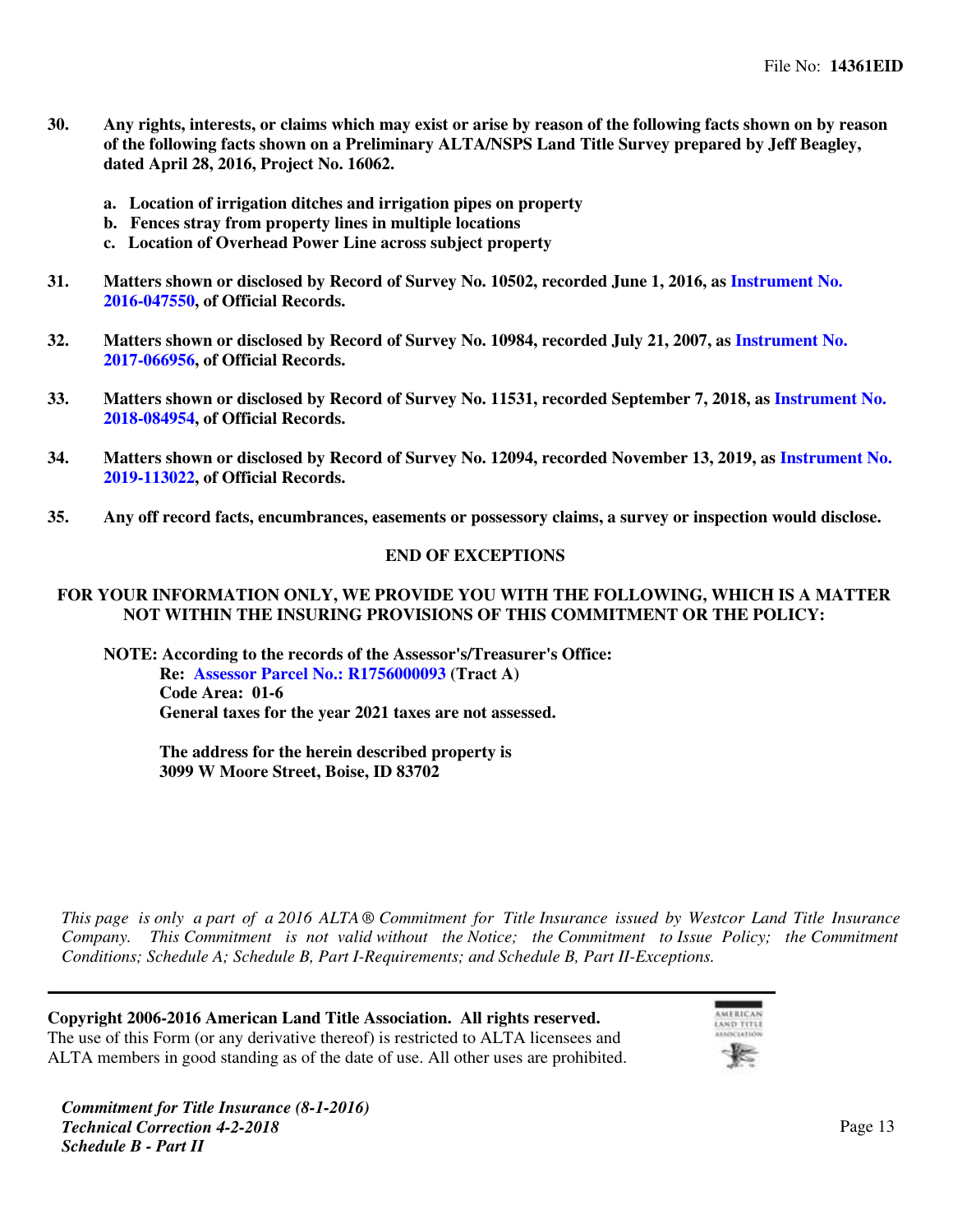**NOTE: According to the records of the Assessor's/Treasurer's Office: Re: [Assessor Parcel No.: R1756000081](https://www.4tier.com/storagerepositorydownload?id=eyJLZXkiOiJBUUlEQUhqMk1qQ0tnd3RwMjFDOWZHZDBPbHZqeEJlOFdlWUx0K2U3aVBHNXJ3dWdmQUZuM0JJUkFoSTNsaDBWdzJ3UkN5a0pBQUFBZmpCOEJna3Foa2lHOXcwQkJ3YWdiekJ0QWdFQU1HZ0dDU3FHU0liM0RRRUhBVEFlQmdsZ2hrZ0JaUU1FQVM0d0VRUU1TWlR3dUZyYXlwby9JWjMvQWdFUWdEdVVNNDI4RWh1aDBvYmo0ajNqeUhweWoxeVl3eXQxb0lRU052M0w5WURHVTM3czltZE4xUG1XckprMnhpTFdPQzhySzVvTWc2YWZ1aU44OUE9PSIsIkRhdGEiOiI0Z1BRaUgzRVdtWW5Yd2psclRnQVhYYXFOcmZkdWlzdGpJRURwMWk1VHh0RmNROTJYbHgzTGNIYnFHWmw4bldMYjMzR3hnK0RsVkdDbXVhWGw5Yko0Zz09In0=) (Tract B) Code Area: 01-6 General taxes for the year 2021 taxes are not assessed..**

> **The address for the herein described property is 3101 W Moore Street, Boise, ID 83702**

**NOTE: According to the records of the Assessor's/Treasurer's Office: Re: [Assessor Parcel No.: R1756000067](https://www.4tier.com/storagerepositorydownload?id=eyJLZXkiOiJBUUlEQUhqMk1qQ0tnd3RwMjFDOWZHZDBPbHZqeEJlOFdlWUx0K2U3aVBHNXJ3dWdmQUUwYnRoYmIvakpuZHB4RzVJRngyNkFBQUFBZmpCOEJna3Foa2lHOXcwQkJ3YWdiekJ0QWdFQU1HZ0dDU3FHU0liM0RRRUhBVEFlQmdsZ2hrZ0JaUU1FQVM0d0VRUU01aW9ScjFZYnNmZ3gzbVJIQWdFUWdEdWw3RVc5WndqQVA0T2dhTXRPUFZUZ081Q0VpNG9CY0haQThrdDVhR2lSc2p4UTdIU0h5RDFlaVR2RzhvOHIzZjZ3NmxHSFBXWGhhamJFRnc9PSIsIkRhdGEiOiJtVllOZWtSWlQ4djVzZHZpU1J6UkU4ZEUrK2ZQa080Zml3dmM5WEMwYTFOWUUxOG94UXREb2dVczVZVUdoOVJGQmVHb2RYbzlGdFZkM0hZV29panBuUT09In0=) (Tract C) Code Area: 01-6 General taxes for the year 2021 taxes are not assessed.**

> **The address for the herein described property is 3113 W Moore Street, Boise, ID 83702**

**NOTE: According to the records of the Assessor's/Treasurer's Office: Re: [Assessor Parcel No.: R1756000045](https://www.4tier.com/storagerepositorydownload?id=eyJLZXkiOiJBUUlEQUhqMk1qQ0tnd3RwMjFDOWZHZDBPbHZqeEJlOFdlWUx0K2U3aVBHNXJ3dWdmQUVUV2k4RHUvU3RyRnROM1AwN0Z0SGFBQUFBZmpCOEJna3Foa2lHOXcwQkJ3YWdiekJ0QWdFQU1HZ0dDU3FHU0liM0RRRUhBVEFlQmdsZ2hrZ0JaUU1FQVM0d0VRUU13UXRZR2ZuT1I3WFhsb0xkQWdFUWdEc1crWkNBWjdQMmxCTXJRczdEcGpmT1dOTEdHZGZkcVhseGcyY1J4Y0p2Y1Q1R1NPeWxpY2YxYUhjd3dNbkhMK3c1MDZaNG5GdjlUQUJFL0E9PSIsIkRhdGEiOiJEY21DWGI4ay9YdTZGbGZ6bWY5Z09acGx2SnNrMWJOdjBCOE9ZSmFIUE5hSDlzQW1pUTNRZXlKazJ2NmRJYko3dFEwSDlOQzE3Smp6b2ttS2tIWC8xZz09In0=) (Tract D) Code Area: 01-6 General taxes for the year 2021 taxes are not assessed.**

> **The address for the herein described property is 3119 W Moore Street, Boise, ID 83702**

### **NOTE: ACCORDING TO OUR RECORDS, AND AS OF THE EFFECTIVE DATE OF THIS COMMITMENT, THE DEED(S) AFFECTING THE HEREIN DESCRIBED LAND WHICH HAVE RECORDED WITHIN 24 MONTHS OF SAID EFFECTIVE DATE, OR THE LAST VESTING DEED, IS (ARE) AS FOLLOWS:**

**Document: Special Corporate Warranty Deed Grantor: Shoreline Plaza, Inc., an Idaho nonprofit corporation Grantee: Boise City Housing Authority, an Idaho public body corporate and politic Recorded: November 14, 2016 [Instrument No.: 2016-110209](https://www.4tier.com/storagerepositorydownload?id=eyJLZXkiOiJBUUlEQUhqMk1qQ0tnd3RwMjFDOWZHZDBPbHZqeEJlOFdlWUx0K2U3aVBHNXJ3dWdmQUdPOWN6eGdGeDQwK2FBbEFsTnBSM1RBQUFBZmpCOEJna3Foa2lHOXcwQkJ3YWdiekJ0QWdFQU1HZ0dDU3FHU0liM0RRRUhBVEFlQmdsZ2hrZ0JaUU1FQVM0d0VRUU1qNDQ5ekc4NkJ5NlFGaUkzQWdFUWdEczNiTFp0UkRvS09qNG45VmErY3dzclRTVVhlR0Vvb3lBbzVSb3NzZi9FZWVnYzRRdE85K3BQYjFkNnhNeEFpSGJWUVhlZzJOSW50YUxwL3c9PSIsIkRhdGEiOiIwam5rN1FlT3htWlRlRjRRdFJocGsxOTBzOWVXVFhibXoybEVjcmE0SE56cDNPRXIxbDhNMlRXZ0MyTWNqM1laSDZtSWZxRFZNV3NjcGd3OFJEelpGQT09In0=) Re-Recorded: October 11, 2018 [Instrument No.: 2018-096399](https://www.4tier.com/storagerepositorydownload?id=eyJLZXkiOiJBUUlEQUhqMk1qQ0tnd3RwMjFDOWZHZDBPbHZqeEJlOFdlWUx0K2U3aVBHNXJ3dWdmQUVxME8vWjAyVlRQM1dmNSsxbG9nT0JBQUFBZmpCOEJna3Foa2lHOXcwQkJ3YWdiekJ0QWdFQU1HZ0dDU3FHU0liM0RRRUhBVEFlQmdsZ2hrZ0JaUU1FQVM0d0VRUU1vY2JNampKdzVQRjR3VGZnQWdFUWdEdXF1NTdEQW1ZNVNqNG1IOC83Qi9VNi92cWNYWFUxMkM1NGFOUkF5OHZzdEk4cmhSQ3BOUXZjUnRXRGdyak1vWm50bHQ3R1RxbFV2eXc2ZVE9PSIsIkRhdGEiOiJLaklZZDJBMjlHVUtSRUcwb1JxeUtmMUs1VFdUTWxrNWNkc25icHo1azBpZC82MS9nWUtqTnpGcHBNTzFDckh6M094aktNVzVRYUh0RW1nVyt0cUFUZz09In0=)**

### NOTE: PURSUANT TO THE STATE OF IDAHO INSURANCE REGULATIONS, A CANCELLATION FEE MAY BE CHARGED ON CANCELLED ORDERS. UNLESS OTHERWISE ADVISED, ORDERS WILL BE

*This page is only a part of a 2016 ALTA ® Commitment for Title Insurance issued by Westcor Land Title Insurance Company. This Commitment is not valid without the Notice; the Commitment to Issue Policy; the Commitment Conditions; Schedule A; Schedule B, Part I-Requirements; and Schedule B, Part II-Exceptions.*

**Copyright 2006-2016 American Land Title Association. All rights reserved.** The use of this Form (or any derivative thereof) is restricted to ALTA licensees and ALTA members in good standing as of the date of use. All other uses are prohibited.

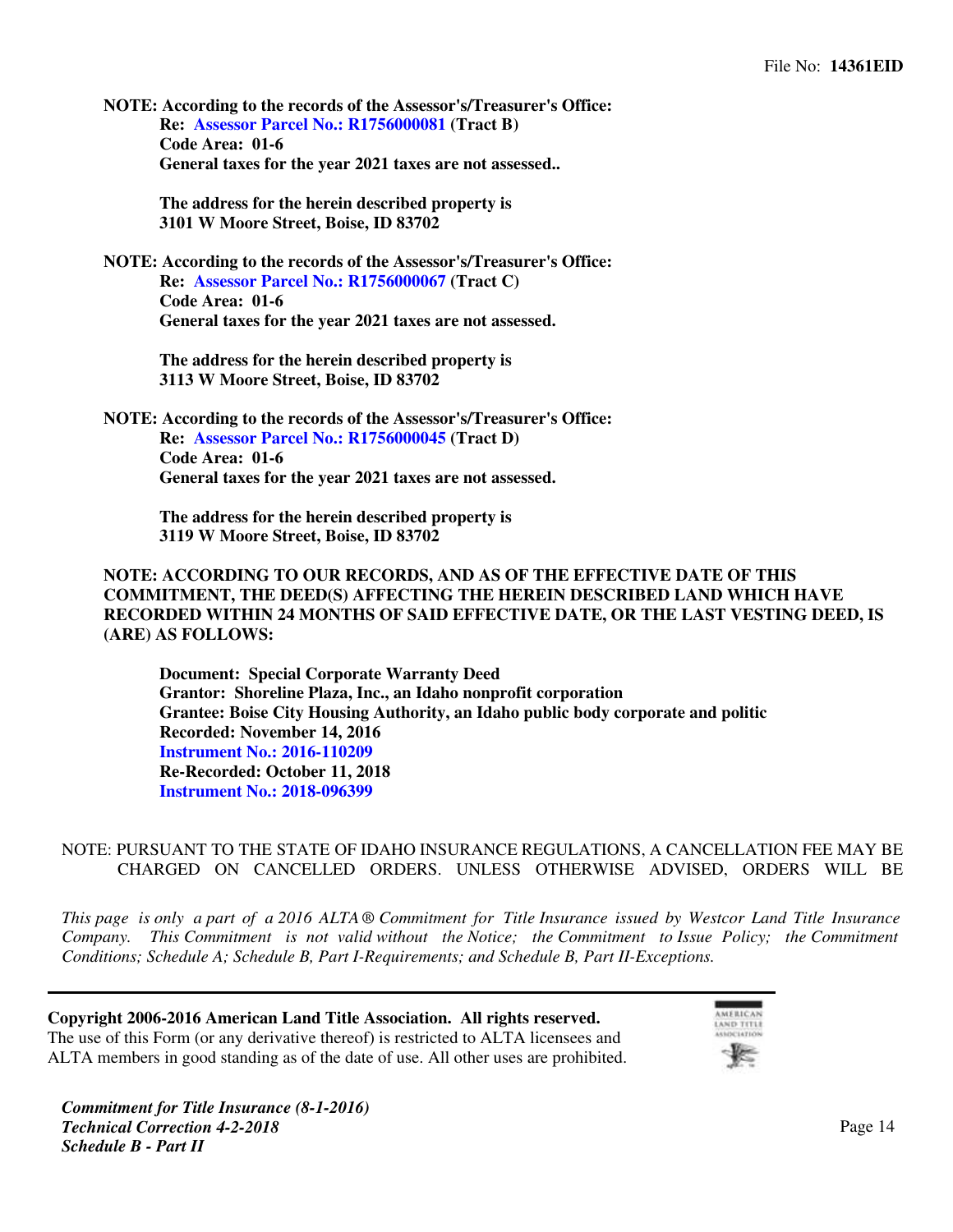CONSIDERED CANCELLED SIX MONTHS AFTER THE EFFECTIVE DATE ON THE COMMITMENT. THE AMOUNT OF THE FEE ASSESSED SHALL BE IN ACCORDANCE WITH OUR RATE FILING WITH THE IDAHO DEPARTMENT OF INSURANCE.

NOTE: FOR A DEED OF TRUST, THE TRUSTEE SHOULD APPEAR AS FOLLOWS: Empire Title, LLC.

- NOTE: WE HAVE SEARCHED OUR RECORDS FOR JUDGMENTS OR LIENS THAT MAY AFFECT THE TITLE TO THE LAND DESCRIBED IN SCHEDULE A. AS OF THE EFFECTIVE DATE OF THIS COMMITMENT WE FIND NONE, EXCEPT AS MAY BE SHOWN AS AN EXCEPTION IN SCHEDULE B.
- NOTE: THE POLICY(S) OF INSURANCE MAY CONTAIN A CLAUSE PERMITTING ARBITRATION OF CLAIMS AT THE REQUEST OF EITHER THE INSURED OR THE COMPANY. UPON REQUEST, THE COMPANY WILL PROVIDE A COPY OF THIS CLAUSE AND THE ACCOMPANYING ARBITRATION RULES PRIOR TO THE CLOSING OF THE TRANSACTION.

*This page is only a part of a 2016 ALTA ® Commitment for Title Insurance issued by Westcor Land Title Insurance Company. This Commitment is not valid without the Notice; the Commitment to Issue Policy; the Commitment Conditions; Schedule A; Schedule B, Part I-Requirements; and Schedule B, Part II-Exceptions.*

**Copyright 2006-2016 American Land Title Association. All rights reserved.** The use of this Form (or any derivative thereof) is restricted to ALTA licensees and ALTA members in good standing as of the date of use. All other uses are prohibited.

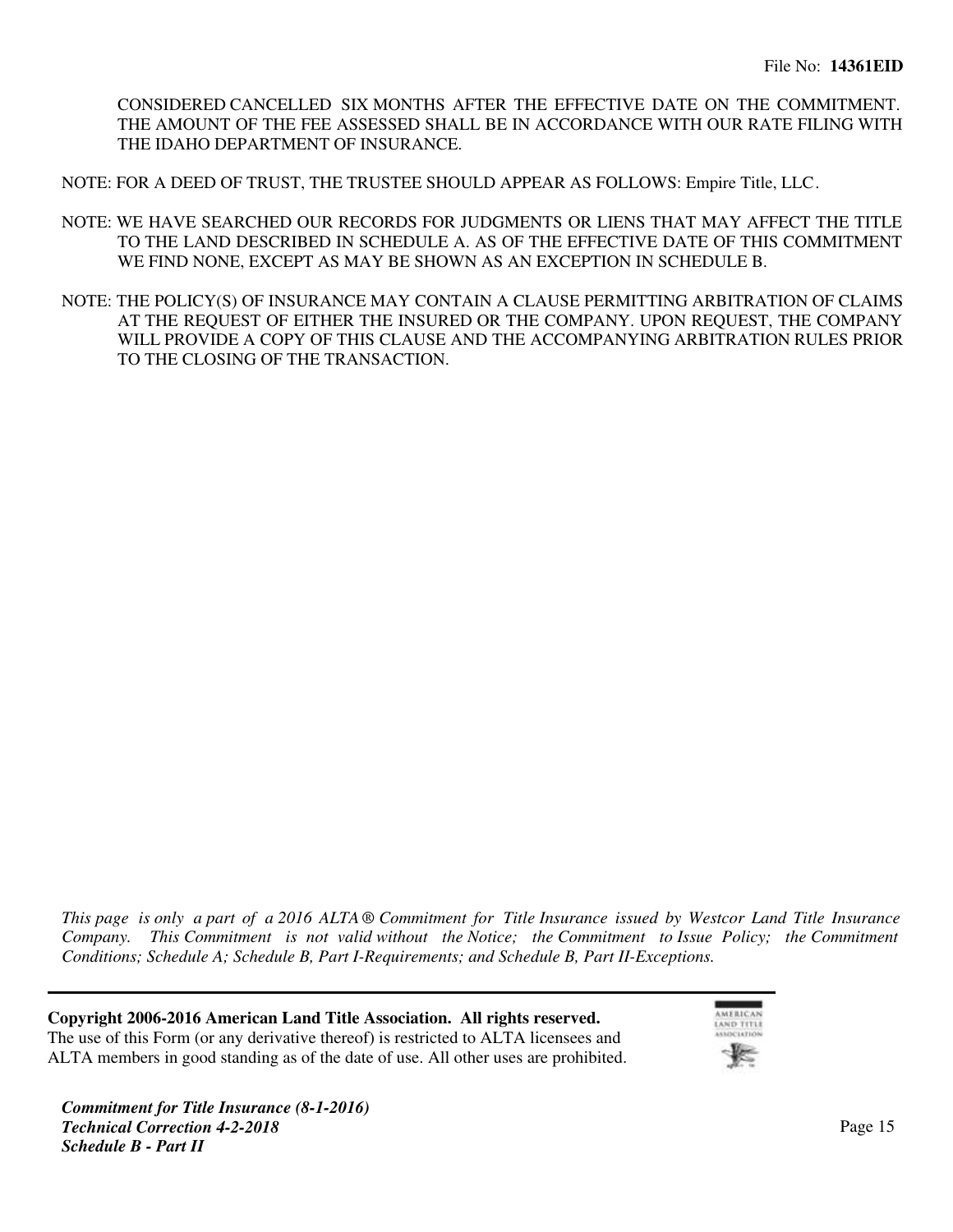

## **Notice of Privacy Policy**

**of**

# **Westcor Land Title Insurance Company**

Westcor Land Title Insurance Company ("WLTIC") values its customers and is committed to protecting the privacy of personal information. In keeping with that philosophy, we have developed a Privacy Policy, set out below, that will ensure the continued protection of your nonpublic personal information and inform you about the measures WLTIC takes to safeguard that information.

### **Who is Covered**

We provide our Privacy Policy to each customer when they purchase an WLTIC title insurance policy. Generally, this means that the Privacy Policy is provided to the customer at the closing of the real estate transaction.

### **Information Collected**

In the normal course of business and to provide the necessary services to our customers, we may obtain nonpublic personal information directly from the customer, from customer-related transactions, or from third parties such as our title insurance agents, lenders, appraisers, surveyors or other similar entities.

### **Access to Information**

Access to all nonpublic personal information is limited to those employees who have a need to know in order to perform their jobs. These employees include, but are not limited to, those in departments such as legal, underwriting, claims administration and accounting.

### **Information Sharing**

Generally, WLTIC does not share nonpublic personal information that it collects with anyone other than its policy issuing agents as needed to complete the real estate settlement services and issue its title insurance policy as requested by the consumer. WLTIC may share nonpublic personal information as permitted by law with entities with whom WLTIC has a joint marketing agreement. Entities with whom WLTIC has a joint marketing agreement have agreed to protect the privacy of our customer's nonpublic personal information by utilizing similar precautions and security measures as WLTIC uses to protect this information and to use the information for lawful purposes. WLTIC, however, may share information as required by law in response to a subpoena, to a government regulatory agency or to prevent fraud.

### **Information Security**

WLTIC, at all times, strives to maintain the confidentiality and integrity of the personal information in its possession and has instituted measures to guard against its unauthorized access. We maintain physical, electronic and procedural safeguards in compliance with federal standards to protect that information.

*The WLTIC Privacy Policy can also be found on WLTIC's website at [www.wltic.com](http://www.wltic.com).*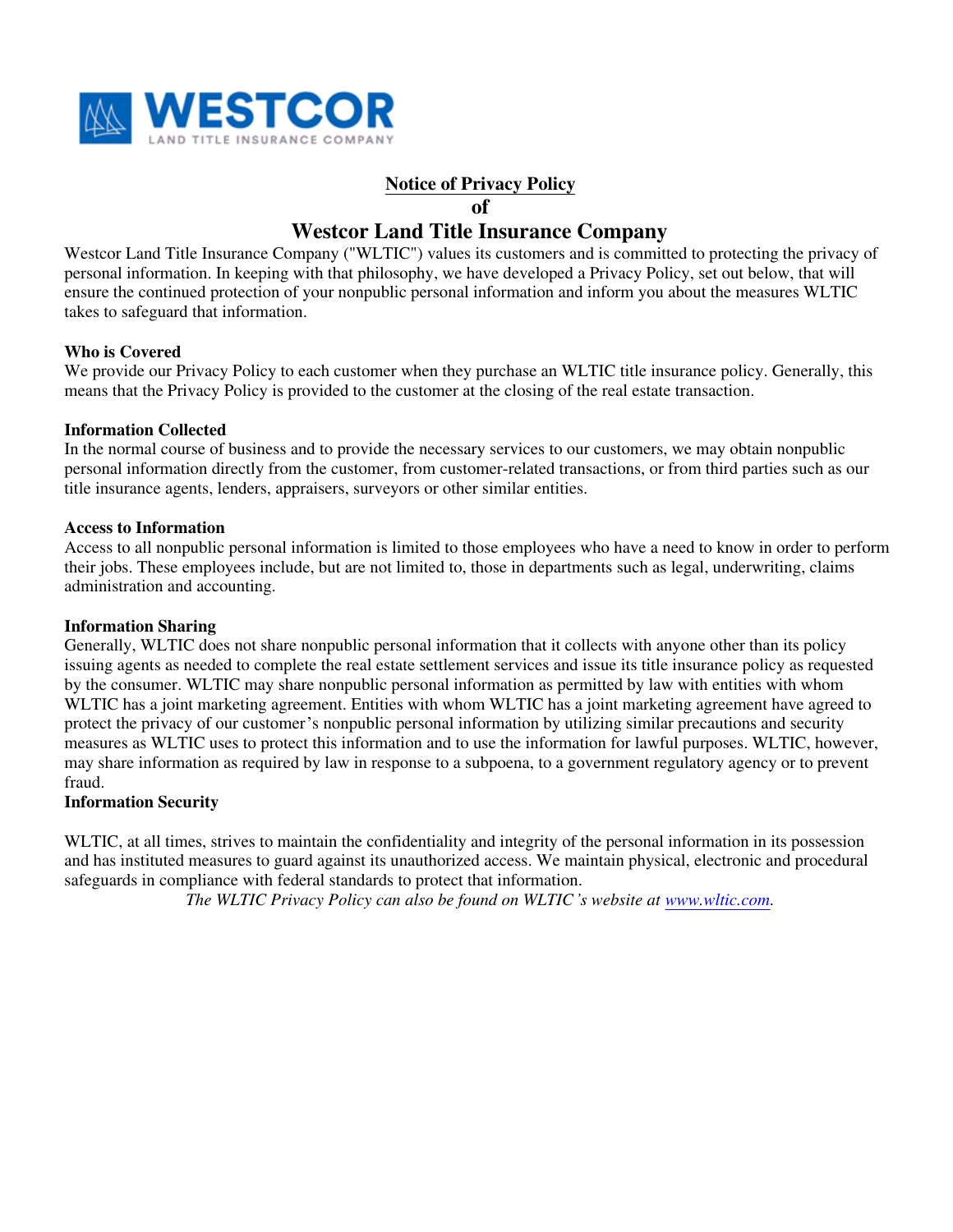

# **AFFIDAVIT OF TITLE AND INDEMNITY**

| State of Idaho |     |
|----------------|-----|
|                | )ss |
| County of Ada  |     |

The undersigned Affiant(s) does(do) hereby declare under penalty of perjury that the Affiant(s) is the owner of the land described in commitment for title insurance Order No. 14361EID and that;

- 1. There are no unpaid bills for labor and materials for improvements made upon said land for which a claim of lien may have been filed except;
- 2. Subsequent to the effective date of the above referenced commitment for title insurance there have been no judgments or federal tax liens recorded in A d a County, Idaho or any liens in favor of the State of Idaho filed in the Office of the Idaho Secretary of State against the undersigned and no petition in bankruptcy has been filed except;
- 3. There are no oral or written leases, agreements of sale or rights of first refusal to purchase said property except;
- 4. The undersigned has(have) no knowledge of any lien, defect, encumbrance, encroachment, boundary dispute or adverse claim to title other than as set in the above referenced commitment for title insurance except;

The undersigned does(do) hereby agree to indemnify, protect, defend and save harmless and designated underwriter from any loss or damages under a policy of title insurance which loss or damage has occurred from the issuance of title insurance in reliance upon the accuracy of the foregoing statements.

Dated this day of 20 Boise City Housing Authority, an Idaho public corporate and politic

\_\_\_\_\_\_\_\_\_\_\_\_\_\_\_\_\_\_\_\_\_\_\_\_\_\_\_\_\_\_\_\_\_\_\_

By

State of Idaho